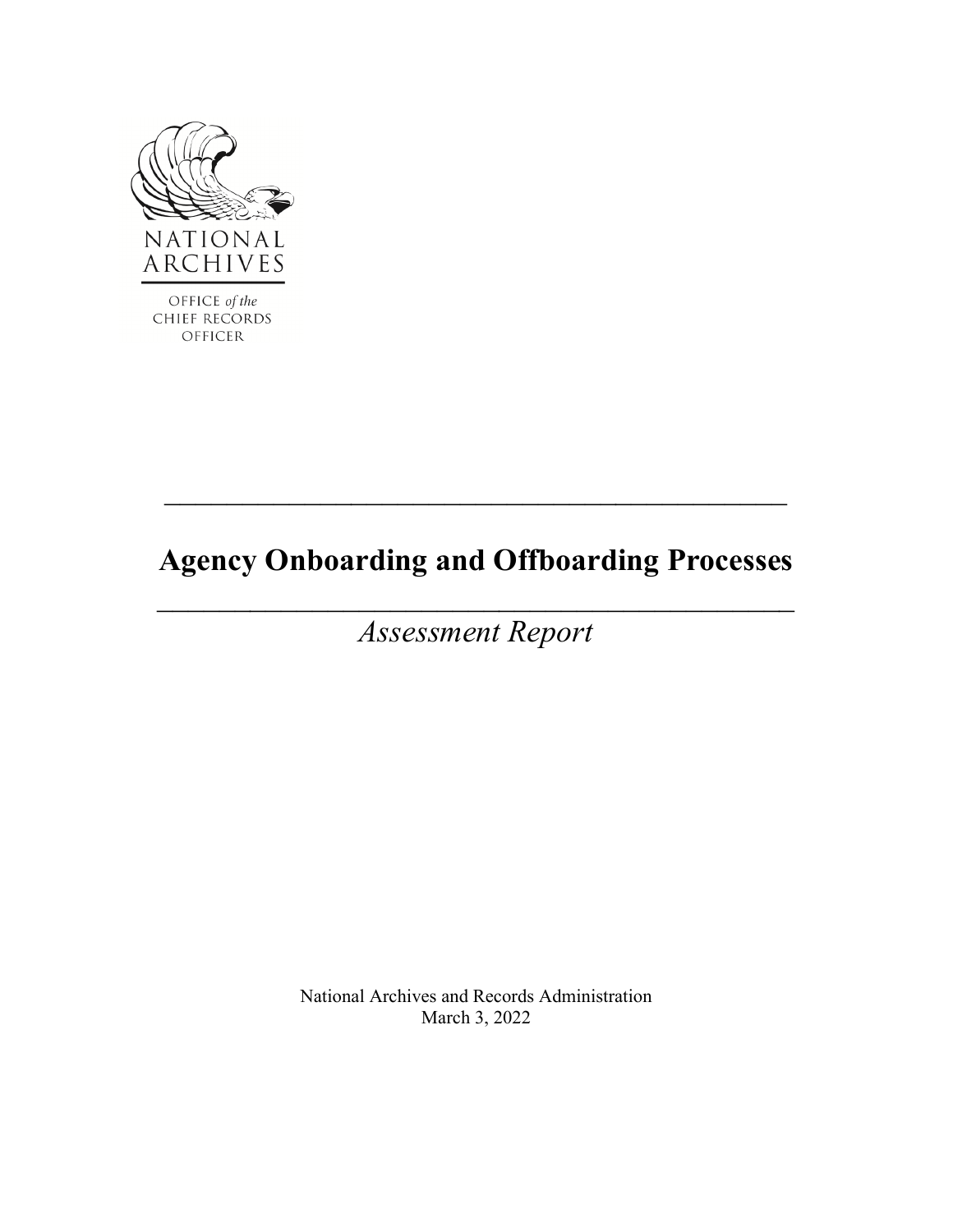#### **RECORDS MANAGEMENT ASSESSMENT ENTRANCE/ONBOARDING AND EXIT/OFFBOARDING PROCESSES**

### **INTRODUCTION**

The National Archives and Records Administration (NARA), based on authority granted by  $\frac{44}{3}$ [United States Code \(U.S.C.\) 2904\(c\),](https://www.archives.gov/about/laws/records-management.html#2904) is responsible for assessing the proper management of records in all media within Federal agencies to protect rights, assure government accountability, and preserve and make available records of enduring value. Under this authority, NARA conducts records management (RM) oversight of Federal agencies, including agency inspections and assessments.

An assessment is a multi-agency evaluation of a specific topic, issue, or activity affecting RM processes, procedures, or policies. The purpose of conducting an assessment is to determine the efficacy of processes, procedures, or policies and to identify common successes and challenges, as well as any best practices that can be shared throughout the Federal RM community.

In the third quarter of FY 2021, NARA conducted an assessment of 7 agencies on their policies and procedures related to the agency's employee entrance/onboarding and exit/offboarding processes. To provide a well-rounded analysis of RM compliance across multiple levels of the Federal government, NARA analyzed data previously gathered from the annual Records Management Self-Assessment (RMSA) to identify the agencies in this assessment (see **Appendix A** for the list of participating agencies). This report synthesizes NARA's analysis of all information gathered prior to and during the assessment.

#### **Assessment Scope**

Onboarding refers to the process by which new employees acquire the necessary access, knowledge, skills, and behaviors to become effective members of an organization. Whereas, offboarding is the process that leads to the formal separation between an employee and an organization and usually encompasses activities that ensure proper asset retention, institutional knowledge transfer, and security access terminations.

Whether onboarding or offboarding, all agencies should ensure that individuals who work on behalf of the Federal government that create, manage or have access to Federal records are aware of all Federal RM regulations and recordkeeping requirements, as well as any policies, processes and procedures established by the agency's RM program. Additionally, agencies should have specific controls in place to ensure that agency personnel records are properly managed and preserved until their authorized disposition during these transitional periods.

For this RM assessment, we focused on any agency policies, practices, procedures and documentation related to the onboarding and offboarding processes to better understand each agency's approach, the stakeholders involved, and how the agency's RM program is integrated into both processes.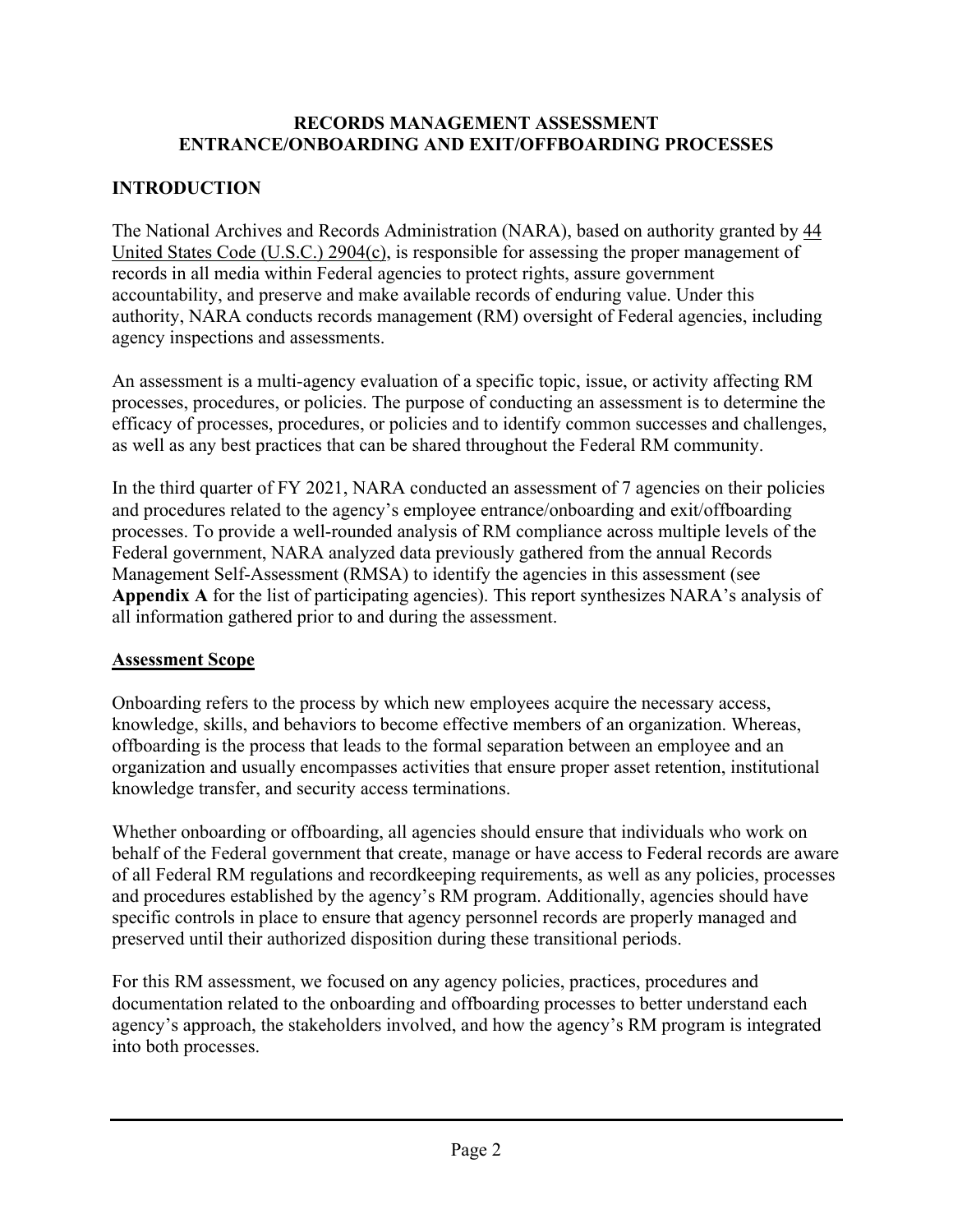#### **Assessment Methodology**

During the assessment, NARA requested that participating agencies submit responses to a preassessment questionnaire and provide certain relevant documentation. NARA also conducted interviews with each agency asking questions that focused on the structure and stakeholders involved in each process, tracking and accountability, RM training, and electronic RM.

#### **SUMMARY AND ANALYSIS**

#### **Pre-Assessment Questionnaire**

The tables in **Appendix A** and **Appendix B** show the summary of agency responses to the preassessment questionnaire. NARA initially surmised that each of the participating agencies had a specific, defined on and off boarding process for Federal employees. Some agencies indicated that there is a different on and off boarding process for other types/categories of agency personnel like contractors, volunteers and interns. Only about half of the agencies covered specific RM information, and involved its RM program during onboarding new employees. Almost all of the agencies stated that both onboarding and offboarding participation is mandatory, tracked and involved the use of checklists and forms. There were a few responses to the pre-assessment questionnaire that changed during the agency's assessment interview.

#### **Agency Document Submissions**

During the assessment NARA requested that agencies provide any documentation that specifically related to RM during both the on and off boarding processes. The table in **Appendix C** summarizes the types of documents received and reviewed for this assessment. Some documentation included agency policies, standard operating procedures (SOPs), training presentations, RM manuals/handouts, checklists, forms, and workflow diagrams related to the onboarding and offboarding processes. Most agencies used checklists during the on and offboarding process, provided PowerPoint presentation slides of RM training during onboarding, and about half of the participating agencies had written SOPs for either process.

#### **Agency Stakeholders**

Most agencies indicated that the on and off boarding processes involved multiple agency stakeholders. The on and off boarding processes are typically owned, initiated and managed by Human Resources (HR)/Capital Management (CM) offices. Other stakeholders could include agencies' Security, Information Technology (IT), RM, Building Facility, General Counsel (GC) offices and direct supervisors; the level of involvement of each stakeholder varied from agency to agency.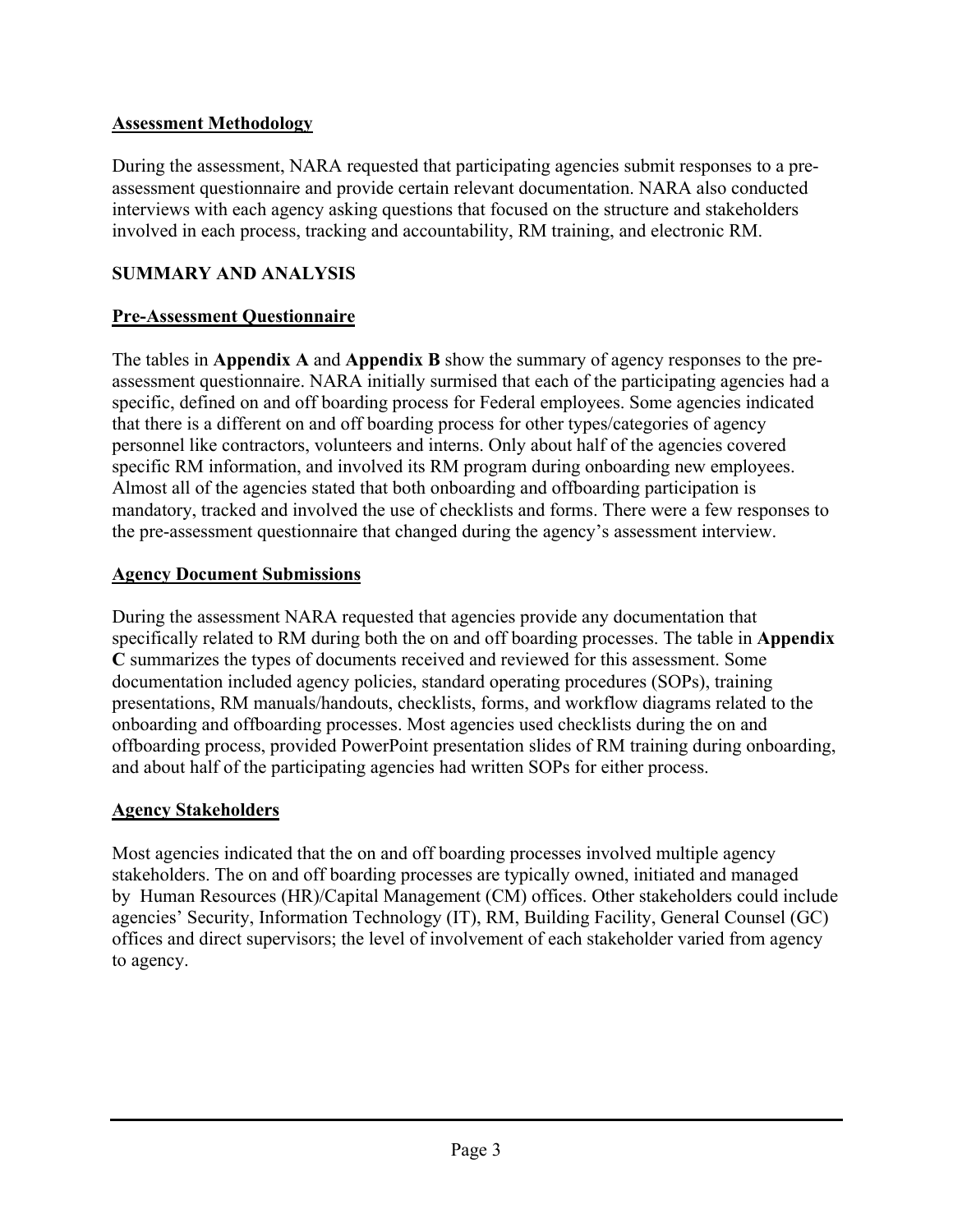#### **FINDINGS AND RECOMMENDATIONS**

### **Onboarding**

The onboarding process offers an imprinting window where lasting impressions can be made on new employees for the duration of their careers. It is not only critical for a new employee to understand their specific job responsibilities, but they also need to understand the importance of basic operating processes and procedures that apply across the organization.

Federal records are important business assets with continuing value in protecting the rights and interests of the public, holding officials accountable for their actions, and documenting our nation's history. Whenever individuals embark on service on behalf of the Federal government as a Federal employee, contractor, intern, volunteer or in any other capacity, it is important to lay the foundation for proper records and information management.

#### **Finding 1: Inadequate RM program involvement and dissemination of RM information during onboarding.**

Several agencies in this assessment indicated that their RM program is not consistently involved with the onboarding process, and that RM overall is not typically covered during onboarding or new employee orientation. Some RM programs have little to no input with onboarding new employees, while other RM programs are notified and get involved with onboarding new political appointees or senior capstone officials only.

It is important for RM programs to have consistent involvement with onboarding to not only ensure that new employees are effectively introduced to Federal recordkeeping requirements and regulations, but to also establish how critical RM is to the mission of the entire Federal government.

Transmission of RM information during the onboarding process, or new employee orientation, should be simple, relatable and thought-provoking. It is not necessary to cover all of the myriad RM rules and regulations at this time, rather individuals should walk away understanding what RM is, why it is important, where to find resources, and who they should contact for any RM needs.

During onboarding/orientation an agency's RM program could provide a brief presentation, RM handouts or conduct live demonstrations of navigating an agency's RM intranet website. Whatever method of communication is used, the focus should be to illustrate simple ways to integrate RM into daily practices, and to clearly identify all available RM resources within the agency.

*Recommendation 1.1: Federal agencies should always inform the agency RM program of all types of incoming personnel and allow the agency RM program to have substantial input w/ the onboarding process.*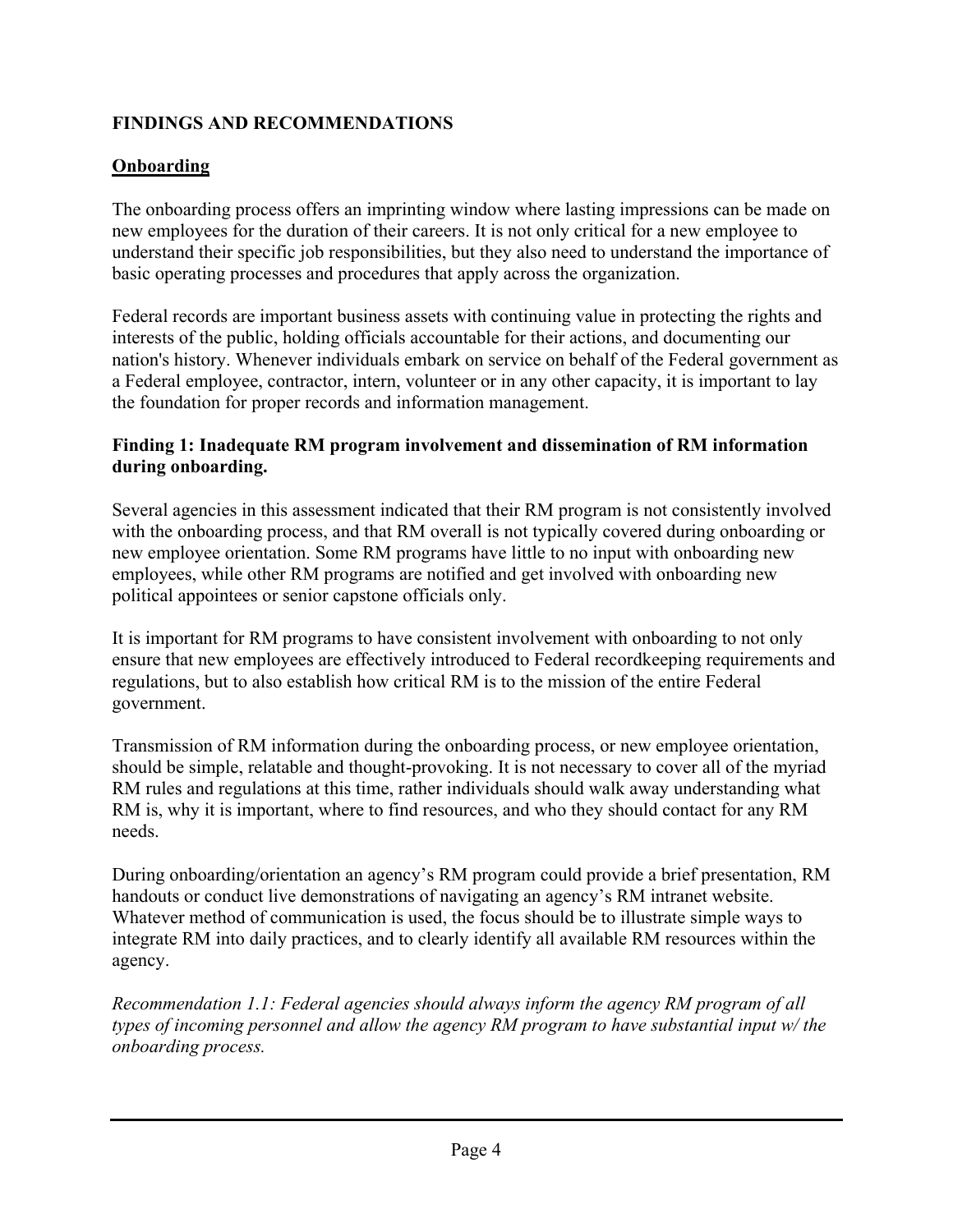*Recommendation 1.2: RM programs should have established, consistent ways of communicating basic RM information to new agency personnel during onboarding.* 

#### **Finding 2: Inefficient RM training requirements and tracking.**

According to *NARA Bulletin 2017-01: Agency Records Management Training Requirements,*

All agency personnel with email accounts or IT network resource access **must complete records management training within 60 days of employment** and must complete annual refresher training… Agencies must provide records management training to all agency personnel that create, receive, access, or use Federal records on behalf of the agency, regardless of whether those individuals have email accounts or IT network access.

Most agencies in this assessment could not ensure that all incoming agency personnel complete basic RM training within 60 days; two agencies did not have any mandatory agency-wide RM training, and one agency's basic RM training did not meet many of the minimum requirements outlined in NARA Bulletin 2017-01.

RM exists to support the infrastructure of the Federal government, but the quality of this support depends on how well agency personnel perform their recordkeeping requirements. Basic RM training is the primary resource agencies have to inform personnel about RM policies and regulations, recordkeeping responsibilities and other pertinent RM processes and procedures.

*Recommendation 2.1: Agencies must ensure that all individuals serving on behalf of the Federal government, i.e. Federal employees, contractors, interns, or volunteers complete basic RM training within 60 days of their tenure in accordance with NARA Bulletin 2017-01.* 

*Recommendation 2.2: All Federal agencies are required to have mandatory basic RM training annually for all agency personnel.*

*Recommendation 2.3: An Agency's basic RM training must meet all requirements outlined in NARA Bulletin 2017-01* 

*Recommendation 2.4: Agencies should establish processes and procedures that accurately and efficiently track RM training completion for all personnel that create, receive, access, or use Federal records on behalf of the agency.* 

#### **Finding 3: Ineffective use of checklists during onboarding.**

Almost all agencies used a checklist during the onboarding process. Most agencies had a general checklist for new employees only, but some agencies had additional checklists for supervisors of new employees and for HR personnel.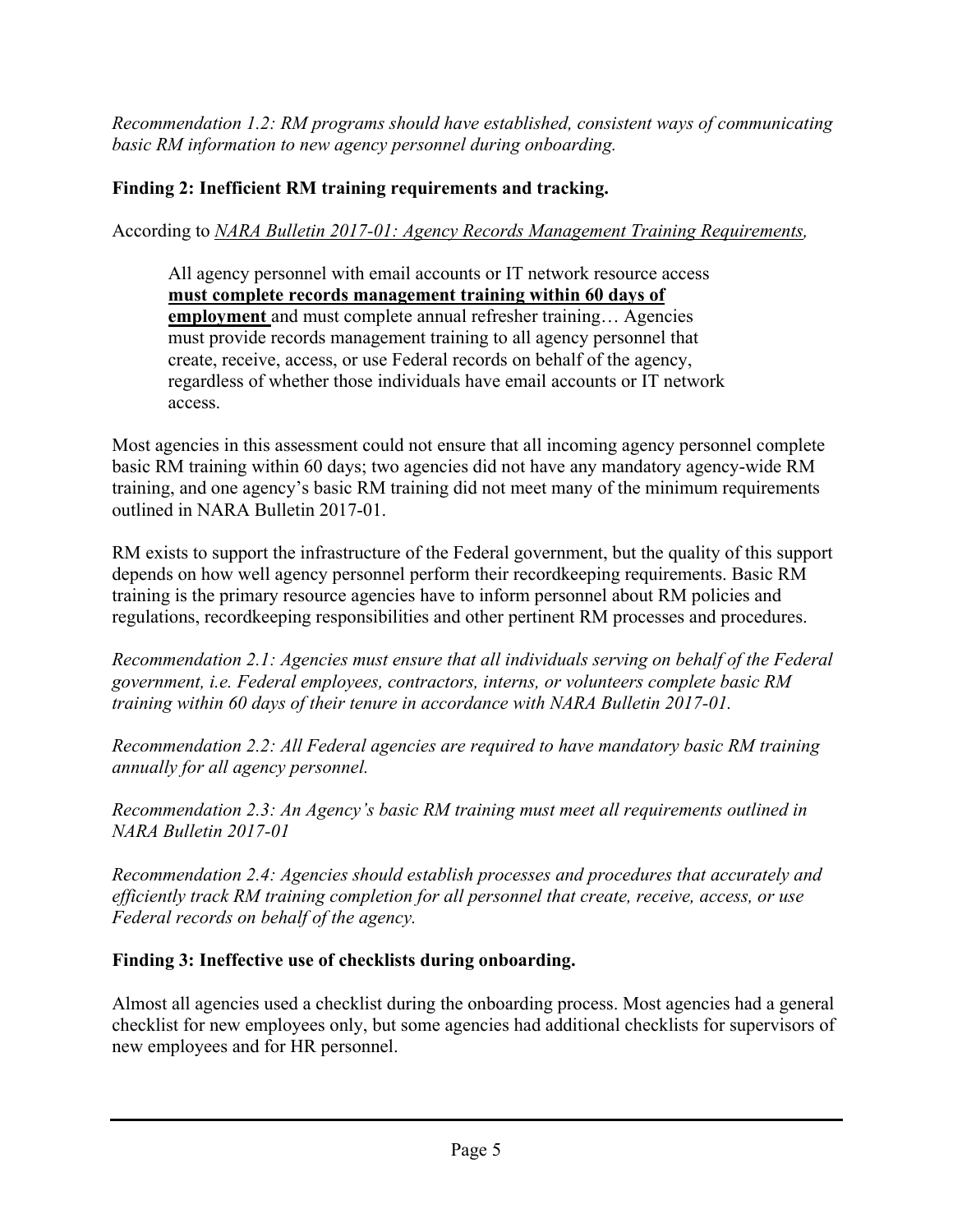Many checklists covered general aspects of onboarding like: new employee orientation activities, mandatory forms and training, contact information of important offices, and helpful agency intranet links and resources. Only a few agencies had an item on their checklist directly related to RM, specifically RM training, but one agency did have an entire checklist dedicated to several aspects of RM. Many checklists broke up tasks and information into varying increments of time, for example, there were specific tasks for the first day, first week, within 30 days, 3 months and so on.

Most agencies indicated that they could not confirm how the checklists were being used because they were typically given as a form of guidance. Only one agency required supervisors to complete the new employee checklist with their new hire, sign and retain the completed checklist.

Checklists are simple but effective tools to ensure consistency when executing a task or process, and can also be used to document compliance and completeness. (See **Appendix E** for a Model Records and Information Entrance Checklist).

*Recommendation 3.1: Agency RM programs should ensure that critical aspects of RM, like training and training deadlines, RM program contacts, intranet RM resources, and basic RM instructions are included on the RM onboarding checklist.* 

*Recommendation 3.2: Agency RM programs should require RM checklist recipients to complete and submit the checklist to someone in authority, like a supervisor, HR or to the RM program within a reasonable timeframe after onboarding*.

### **Offboarding**

Offboarding is the process that takes place when employees leave deliberately, when they are terminated, or when other uncontrollable events result in the end of the employee's tenure at an agency. Offboarding is critical for agencies because it is the process that leads to the formal separation between the employee and the organization, and usually encompasses activities that ensure proper asset retention, institutional knowledge transfer, and security access terminations.

Agency RM programs should use the offboarding process as a final checkpoint to validate whether or not departing employees have sufficiently fulfilled all record keeping requirements, and to ensure that all necessary actions were made for the continuation of proper management and preservation of all records they created, managed or had access to.

#### **Finding 4: Inadequate RM program involvement**

Similar to onboarding, most agencies indicated that their RM program is not consistently involved with the offboarding process. Some RM programs have little to no input with offboarding employees, while other RM programs are notified and get involved with offboarding political appointees or senior capstone officials only.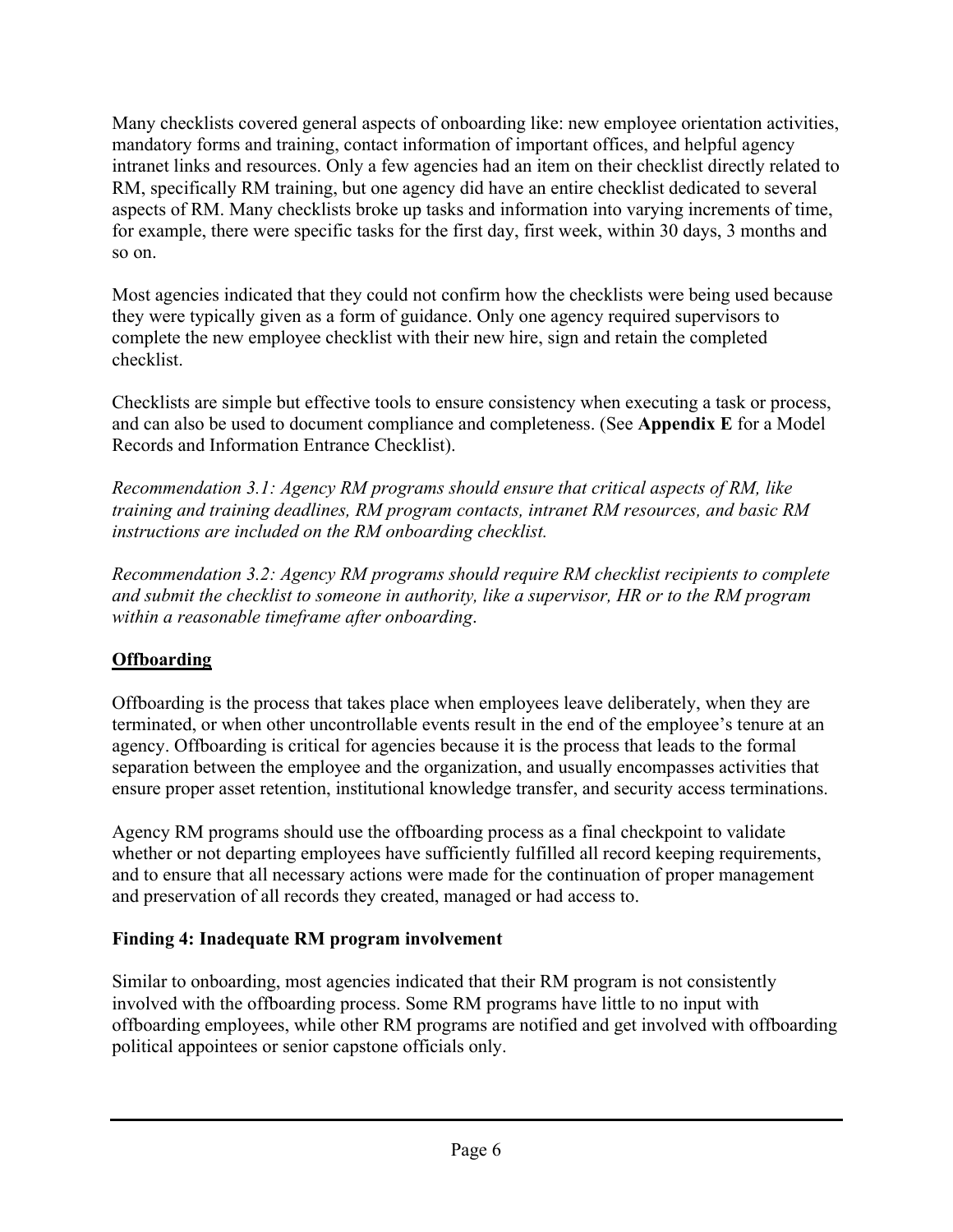As previously mentioned, the offboarding process is critical because it is the only time an organization can ensure proper retention of assets, transfer of institutional knowledge, and termination of secured access for exiting personnel. 36 CFR 1220.34 (i) mandates that agencies institute controls to ensure that all records, regardless of format or medium, are properly organized, classified or indexed and described, and made available for use by all appropriate agency staff. An agency's RM program's consistent involvement with offboarding is one way that an agency can ensure compliance with the requirements of 36 CFR 1220.34(i).

*Recommendation 4.1: When individuals are leaving an agency the RM program must have procedures and protocols in place to validate whether or not exiting personnel have successfully:*

- *Separated personal information and non-record material from Federal records;*
- *Transferred Federal records in all formats to the appropriate RM custodian or RM application;*
- *Ensured that working papers, notes, calculations, drafted documents or any form of raw data is still available after their departure; and*
- *Made the necessary provisions for any protected or encrypted devices, accounts, systems, or files to be accessible before they leave.*

*Recommendation 4.2: The agency RM program must ensure that any nonrecord, personal materials or copies of Federal records being removed by a departing individual are examined, approved and documented by the RM program to ensure that all requirements of 36 CFR 1222.18 are met.* 

*Recommendation 4.3: It is the primary responsibility of the agency's RM program to assure the safeguarding of Federal records until they are authorized for disposition. Thus, it should be mandatory for an agency's RM program to have significant input, and direct participation, with the offboarding process to ensure that departing personnel have successfully fulfilled all necessary recordkeeping requirements.*

#### **Finding 5: Ineffective use of checklists**

Most of the agencies used a checklist during the offboarding process, requiring departing employees and even supervisors of departing employees to use checklists for guidance during offboarding.

Most checklists covered general aspects of offboarding like transfer of responsibilities, completion of required forms and documentation, facilities, financials and benefits, confidentiality and ethics, RM, IT systems access and property returns. Half of the participating agencies had a separate checklist that covered RM.

Most agencies that had a specific RM checklist indicated that it was used as a form of guidance or as a self-assessment tool. It was not mandatory for employees to complete nor submit the checklist to anyone before departure.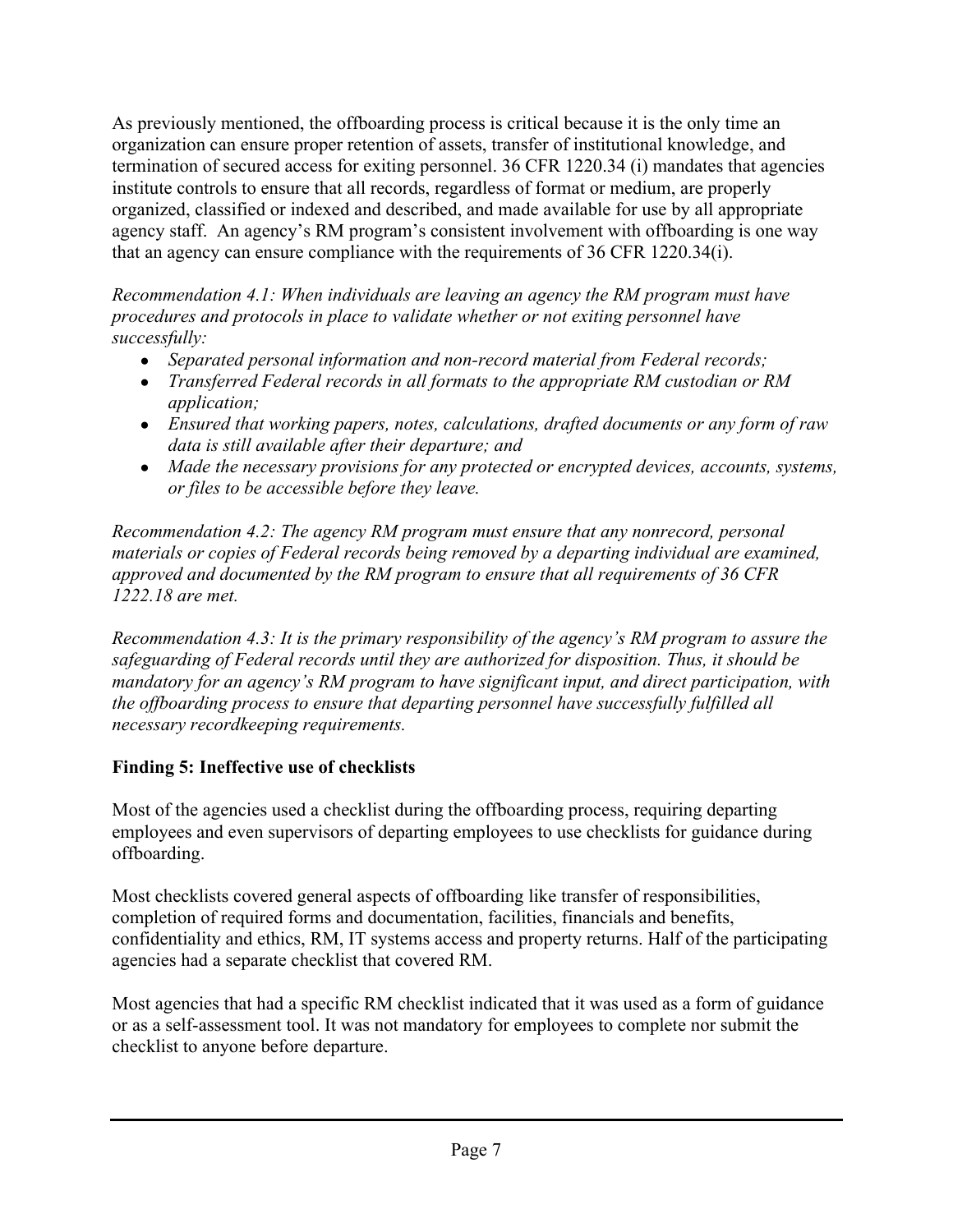As mentioned previously, checklists are simple but effective tools to ensure consistency when executing a task or process, and can also be used to document compliance and completeness (See **Appendix F** for a Model Records and Information Exit Checklist).

*Recommendation 5.1: Agencies should ensure that critical aspects of RM like: transfer, accessibility, organization, and location of records; as well as identification of documentary materials being removed are recorded on the offboarding/exit checklist.* 

*Recommendation 5.2: Offboarding/exit checklists should also outline basic RM instructions personnel need to follow in order to fulfill their record keeping responsibilities.* 

*Recommendation 5.3: Finally, checklist recipients should complete and submit the checklist for validation and tracking purposes to the RM program.* 

#### **Finding 6: Improper retention of email**

According to *NARA Bulletin 2014-06*, agencies must have policies and procedures in place to identify emails that are Federal records. These policies must ensure that emails identified as Federal records are retained and managed in an agency recordkeeping system, and the *Managing Government Records Directive* has required Federal agencies to manage all email electronically since December 31, 2016. Failure to identify and manage email as Federal records can result in their loss.

A few agencies were unable to confirm how they ensured proper retention and preservation of emails from the email accounts of departing personnel.

*Recommendation 6.1: According to NARA's Success Criteria for Managing Email Records in Compliance with the Managing Government Records Directive, all Federal agencies must have a NARA-approved records schedule in place to be able to carry out the disposition of permanent and temporary email records – using either agency-specific schedules or General Records Schedule (GRS) 6.1: Email Managed under a Capstone Approach.* 

*Recommendation 6.2: Agencies' RM programs must collaborate with their IT programs to ensure that the emails of departing employees are being preserved in accordance with all NARAapproved records schedule(s), and to comply with 36 CFR 1220.30 and the following recordkeeping requirements. Electronic systems that preserve and manage emails must:*

- *Provide for the grouping of related records into classifications according to the nature of the business purposes the records serve;*
- *Permit easy and timely retrieval of both individual records and files or other groupings of related records;*
- Retain the records in a usable format for their required retention period as specified by a *NARA-approved records schedule;*
- Be accessible by individuals who have a business need for information in the system;
- *Preserve the transmission and receipt data specified in agency instructions; and*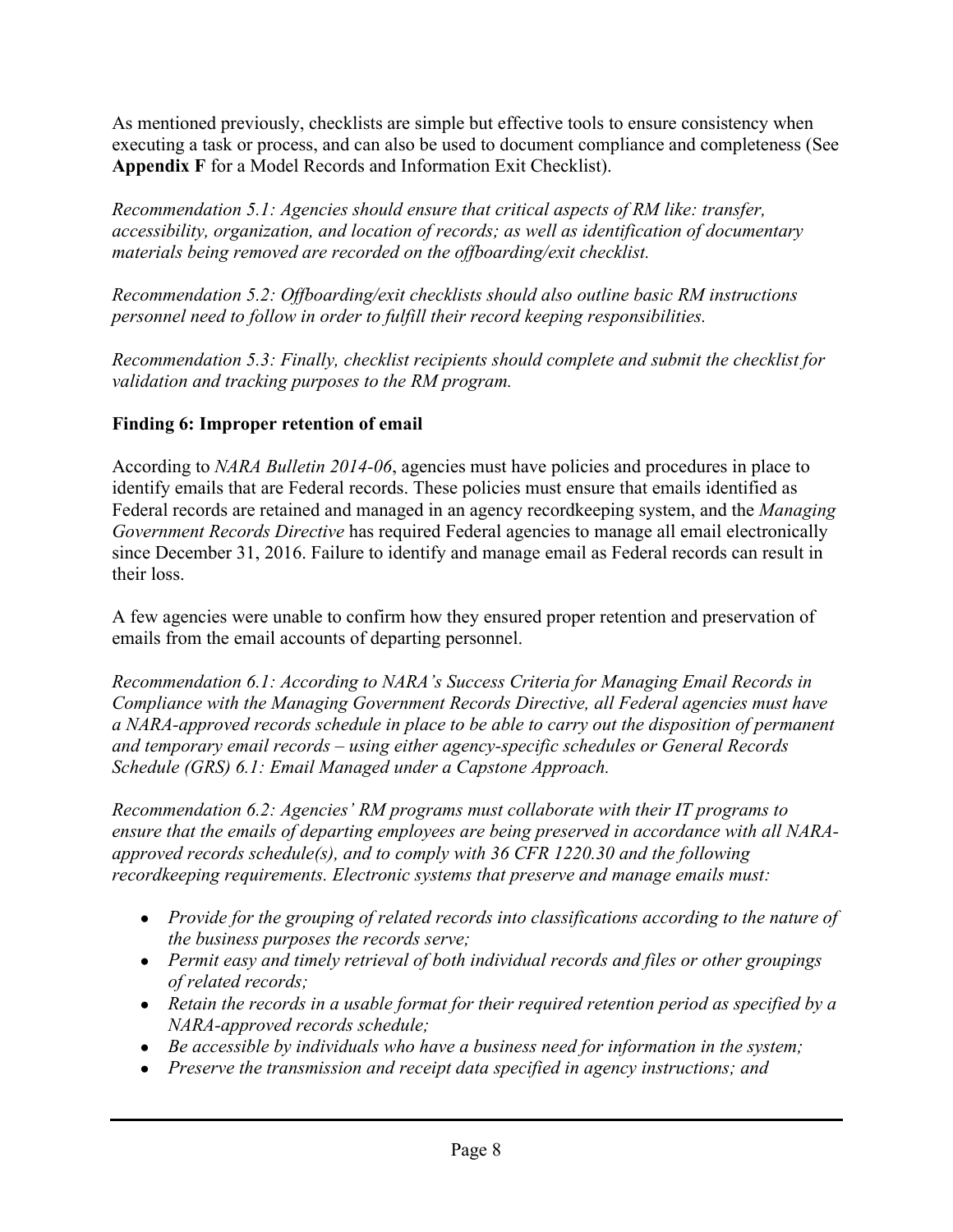● *Permit transfer of permanent records to the National Archives and Records Administration (see 36 CFR 1235.44 - 1235.50 and 36 CFR 1236.20).*

*Recommendation 6.3: If an agency does not have a NARA-approved records schedule to manage email, that agency's RM program must contact their NARA appraisal archivist immediately, and treat all emails as unscheduled records; all unscheduled records must be retained until a records schedule is approved by NARA (36 CFR 1225.14(c)(2)).* 

#### **Finding 7: No formal clearance processes**

According to NARA's guidance *Documenting Your Public Service*, Federal records must be maintained under the control of the Government. Employees generally may take extra copies of Federal records that are already publicly available, subject to each agency's review and approval. Any removal of information is subject to review by officials from your agency.

Approval should be granted only if all of the following conditions are met:

- removal would not adversely impact the official records of the agency;
- removal would be at no cost to the agency;
- the materials do not contain classified national security information;
- the information removed is not subject to the Privacy Act of 1974 (5 U.S.C. 552a); and
- disclosure of the information removed is not otherwise prohibited by law.

During this assessment, most agencies confirmed that they allowed the removal of information by individuals exiting the agency, but did not have a formal review and approval process. Establishing a formal clearance process could ensure that an agency's RM program interacts with every employee before departure to validate that employees have taken all necessary steps to properly manage and preserve Federal records until their authorized disposition.

*Recommendation 7.1: Agency RM programs must have policies and procedures in place that address the review and approval of what types of information personnel can leave with to ensure compliance with 36 CFR 1222.18.* 

*Recommendation 7.2: Agency RM programs should create a formal clearance process for offboarding all types of agency personnel.* 

### **Finding 8: RM and returned electronic devices**

Most agencies were unable to describe what happens to electronic devices i.e. desktops, laptops, cell phones or tablets of departing employees, and did not have established processes for reviewing returned electronic devices to ensure that they did not contain Federal records.

One agency reported that when someone leaves, IT and HR collaborate to confirm that all issued electronic devices are received. IT then evaluates whether or not information is stored on the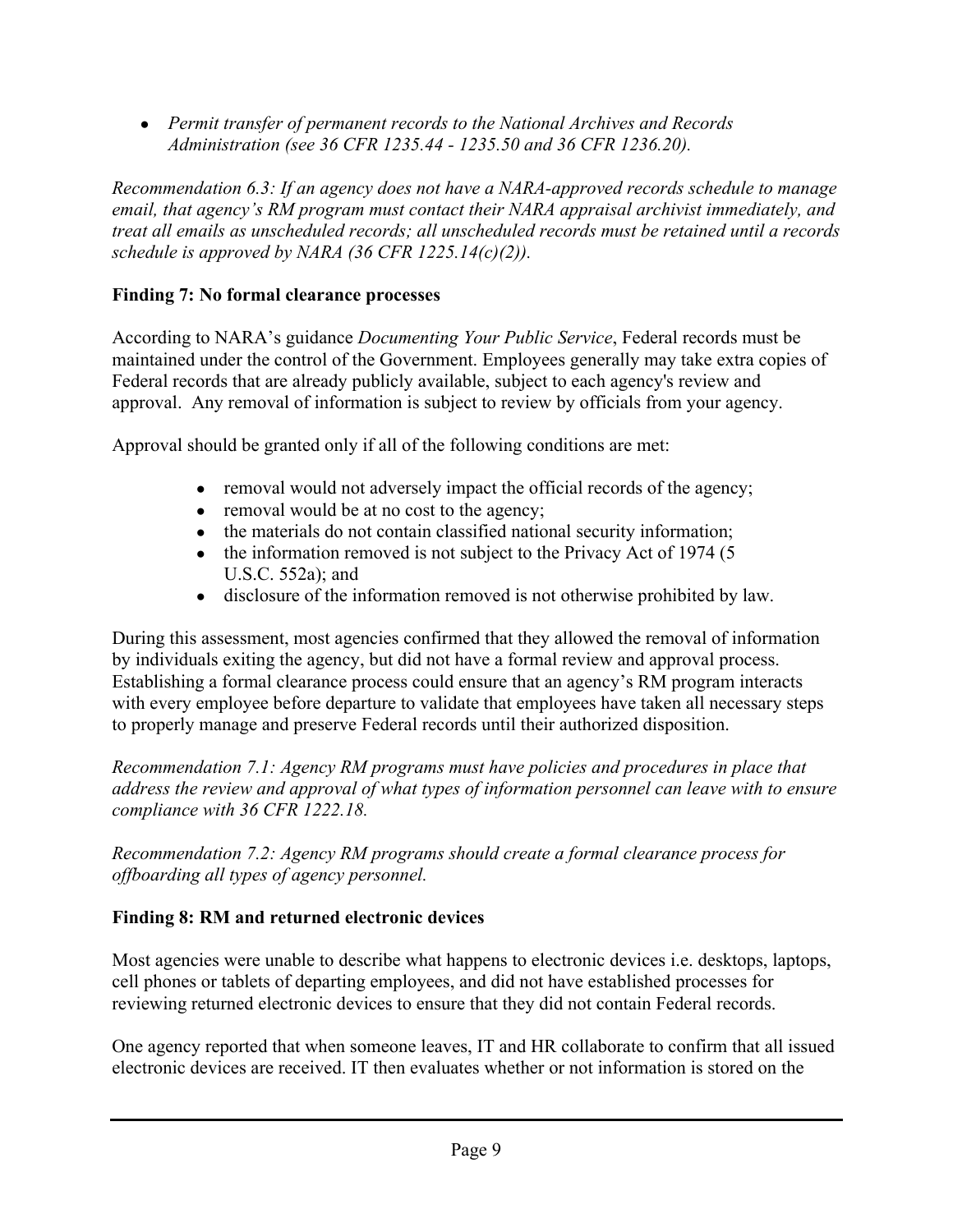device. If information is found, IT works with the RM program to assess if the information contains any Federal records and to instruct IT on the appropriate next steps.

While most agencies have policies and procedures in place that instruct employees to use network drives and electronic RM systems as the primary method for preserving and managing Federal records, if the functionality of storing information on an electronic device exists agencies should develop processes and procedures that ensure devices with storing capabilities are accessible for review to confirm that they do not contain Federal records when these devices are returned by departing personnel.

Recently, NARA has had a few unauthorized disposition cases that demonstrate the necessity for agencies to establish methods of processing electronic devices, especially tablets and cellphones, to ensure that all Federal records are being retained appropriately.

*Recommendation 8: Agency RM programs must collaborate with IT to develop processes and procedures that ensure returned electronic devices are fully accessible, and are reviewed to confirm that the electronic device does not contain Federal records; thus assuring compliance with 36 CFR 1220.34(i).*

### **MAJOR AGENCY CHALLENGES**

Participating agencies indicated various challenges they encounter during the on and offboarding processes. Here is a summary of what most agencies consistently described as their major challenges.

### **1. RM program authority and resources**

Many agency RM programs felt that they were not privy to all notifications of incoming and outgoing personnel, especially non-Federal personnel, and did not have the necessary authority to assure their consistent involvement with both processes.

Additionally, those agencies who are involved with either process, reported that their RM program lacked sufficient resources, i.e. time, money, technology or people to develop, implement and effectively manage RM tools and procedures during on and offboarding.

### **2. Notification of entering and exiting employees**

Some agencies indicated that when the RM program is asked to be involved with on or offboarding an employee they get very little lead time to be sufficiently prepared to address RM, and also feel as though their role in either process is more reactive than proactive. One agency's RM program indicated that not having enough notification during offboarding critically limited their ability to know what records are taken from their agency as they are not afforded the opportunity to walk through RM-related questions with departing employees.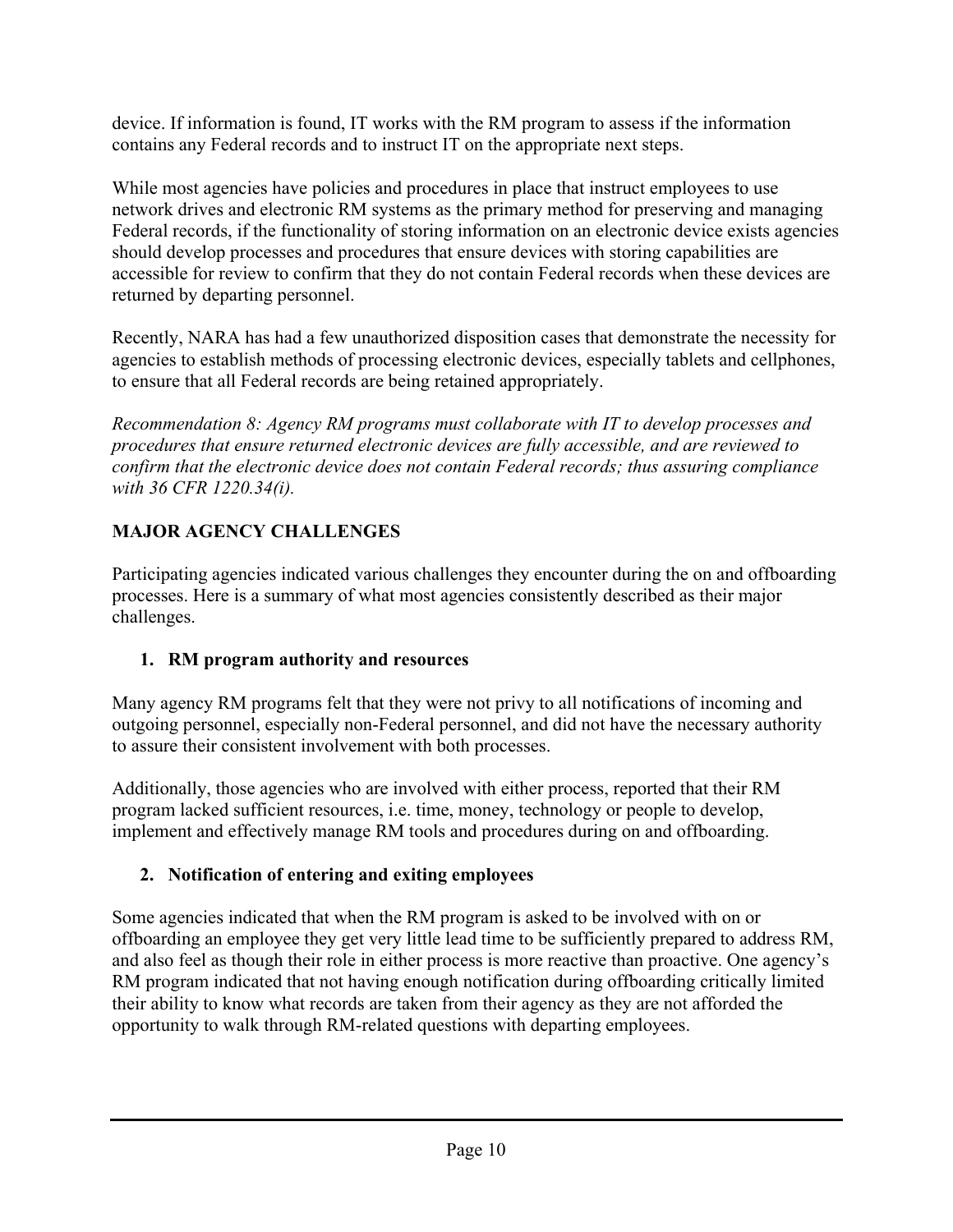### **3. Employee participation**

While almost all of the agencies initially indicated that employee participation was mandatory for both on and offboarding processes, during interviews several agencies reported that employees have left without going through the offboarding process. And a few agencies said that it was difficult getting new employees to actively participate and respond to onboarding RM requirements.

### **4. RM and non-Federal agency personnel**

Most agencies were unable to provide specific information regarding the on and offboarding processes for non-Federal employees like contractors, volunteers, and interns. All of the agencies indicated that their Offices of Acquisition/Procurement were solely responsible for on and offboarding contractors, and sometimes interns, and that the process could be similar to that of Federal employees.

Each participating agency's RM program did not have input with on or off boarding contractors, volunteers and interns. Agencies identified that Contracting Officer Representatives (CORs) were responsible for communicating RM requirements and regulations via contracts and through RM training. The agencies that had mandatory basic RM training for Federal employees confirmed that the same training was available for any non-Federal personnel who had access to their IT network, but they did not track training completion for this subset of agency personnel.

Several agencies' RM and HR/HC programs expressed that more controls exist for Federal employees, but with other types of agency personnel there are no controls in place for their entrance and departure. Agencies felt that there is a huge lack of visibility of the comings and goings of contractors throughout the Federal government, and that the RM program should have more involvement with on and offboarding non-Federal personnel, especially those with access to Federal records.

### **5. Lack of Federal regulations and NARA guidance**

Most agencies indicated that the nonexistence of specific Federal regulations or NARA guidance that instructs agencies on how their RM programs should be involved in on and offboarding agency personnel is a major obstacle.

Agencies reported that it is difficult to raise the importance of RM during these processes because they do not have specific regulations, or NARA guidance, to secure the necessary approvals and resources from senior management to establish and execute RM controls during on and offboarding.

Some agencies would like to see specific Federal regulations and or mandated NARA guidance that help RM programs solidify their involvement with on/offboarding of both Federal and non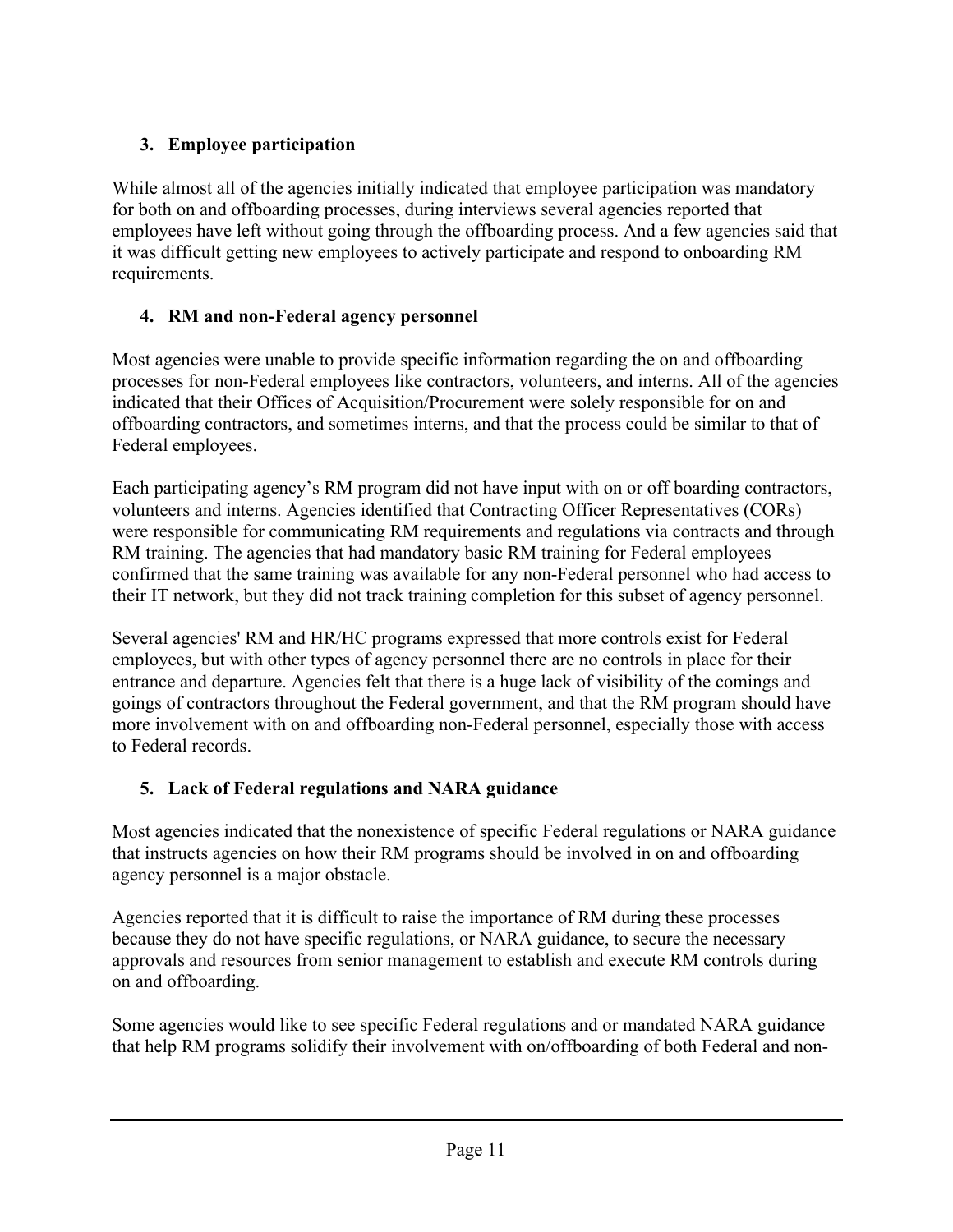Federal employees, and instruct RM programs on how they should be involved with on and offboarding.

### **BEST PRACTICES**

Throughout this report we mention various ways agencies can improve compliance with Federal recordkeeping requirements by better integrating their RM program into the on and offboarding processes. Some other best practices include:

### **1. Process automation**

Two agencies use an electronic workflow system to automate the on/off boarding processes. These workflow systems allow for seamless communication between agency stakeholders and employees. One agency's system requires stakeholders and employees to make specific actions in order to move through the process for successful completion. These systems track both stakeholder and employee requirements, ensuring that each requirement is fulfilled before allowing access to the next step.

### **2. Stakeholder collaboration**

A few agencies had their RM program collaborate with other stakeholders during on/offboarding to integrate RM into more visible aspects of their organization. One agency combined RM and ethics training during onboarding. Another agency had their IT, HR and RM collaborate to develop a process for assessing returned electronic devices to ensure that all Federal records are captured. And another agency has their RM program coordinate with supervisors to ensure that departing employees successfully execute their recordkeeping requirements.

Oftentimes RM is not given the same level of importance as other organizational functions like IT, Security and HR. Creating agency procedures and training that overlap with other prominent stakeholders can increase the visibility and importance of RM, as well as widen the reach of the RM program.

#### **3. IT tools**

One agency reported that they use a Mobile Device Management (MDM) tool that takes all text messages that are received on agency devices and automatically forwards those messages to the agency email account assigned to the device user, so that text messages are managed as an email object.

MDM is software that allows IT administrators to control, secure and enforce policies on smartphones, tablets and other endpoints. Additionally, MDM software gives IT administrators the capability to deploy applications and actions across managed devices without end user input.

### **CONCLUSION**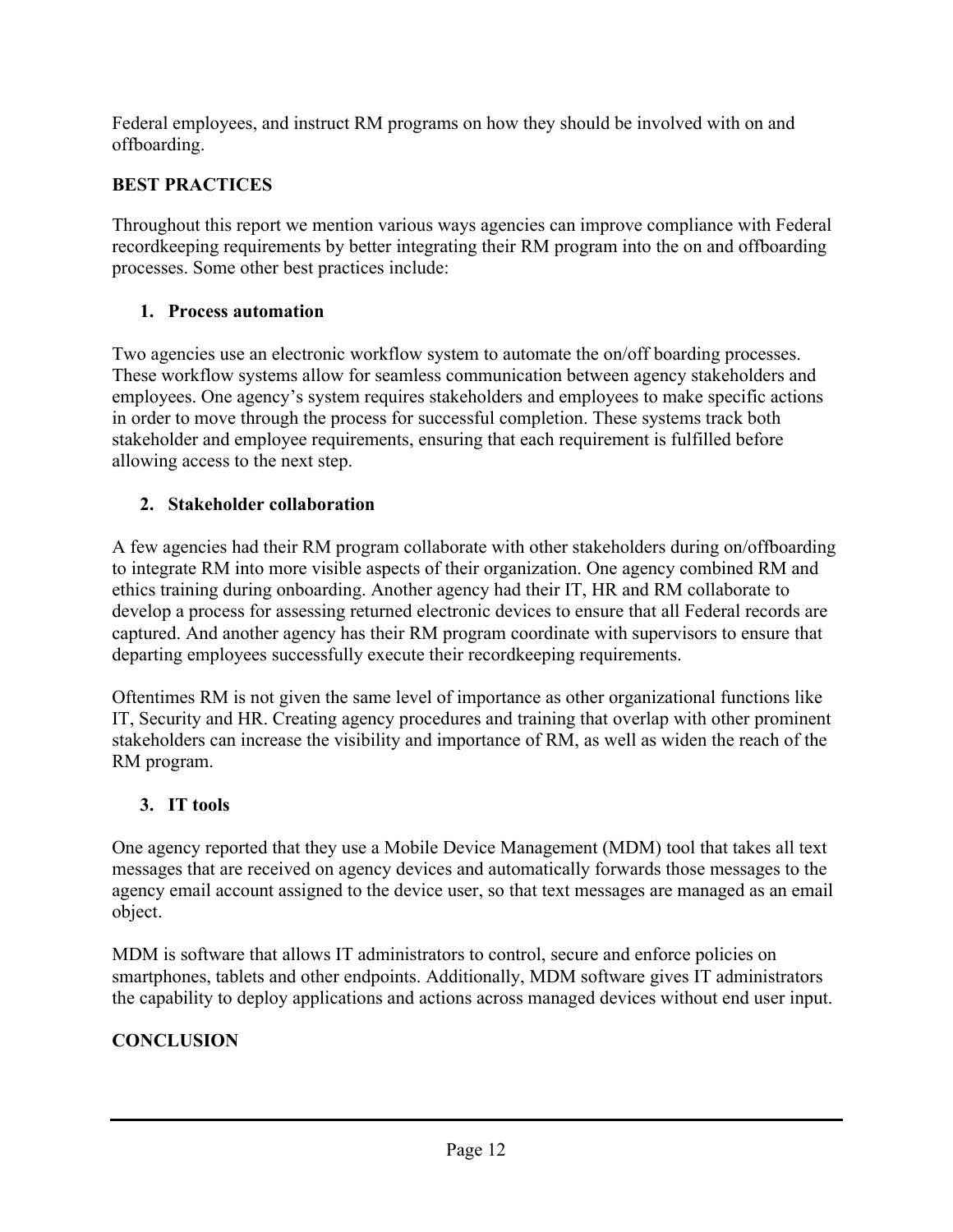The purpose of this assessment was to determine the efficacy of agencies' processes, procedures, and policies as it relates to RM during the onboarding and offboarding of agency personnel. This assessment has identified 8 findings, 20 recommendations, 5 major challenges and 3 best practices from the participating agencies.

In summary, these are the prominent risks that can negatively impact the effective preservation and management of Federal records as it relates to on and offboarding agency personnel:

- Inadequate involvement of agency RM programs with either process
- Insufficient dissemination of RM resources to agency personnel during onboarding
- Noncompliant RM training and ineffective tracking of training completion
- Non-enforceable use of checklists and omission of RM on checklists used for on and off boarding
- Improper retention of emails from departed agency personnel accounts
- Absence of a formal clearance process for removing information during offboarding, and
- Ineffective processing of returned electronic devices to validate preservation of any information stored on those devices

Agency RM programs reported that their major challenges during on and offboarding were:

- Insufficient authority and resources to establish and implement policies and procedures that improve RM controls during both processes
- Inconsistent notification of when personnel join and leave the agency
- Untimely responsiveness and inconsistent levels of participation during on and offboarding
- Little to no input regarding the movement of non-Federal agency personnel, and
- Lack of Federal regulations and specific NARA guidance that authorizes agency RM programs to establish and execute RM controls during the on and offboarding processes

Finally, some best practices that agencies used to better integrate RM into either process included:

- Process flow automation
- Stakeholder collaboration, and
- IT tools

Onboarding and offboarding are critical periods for both agencies and agency personnel. Successful onboarding helps new employees acquire the basic knowledge, skills and behaviors to quickly become effective contributors within an organization. Agency RM programs should use the onboarding process to establish the importance of RM, and lay a solid foundation that supports agency personnel in successfully meeting their Federal recordkeeping requirements.

Offboarding is the only time that agencies can ensure that organizational assets and institutional knowledge are effectively secured and retained. Agency RM programs should have consistent involvement with all types of departing personnel to validate adherence to all RM regulations,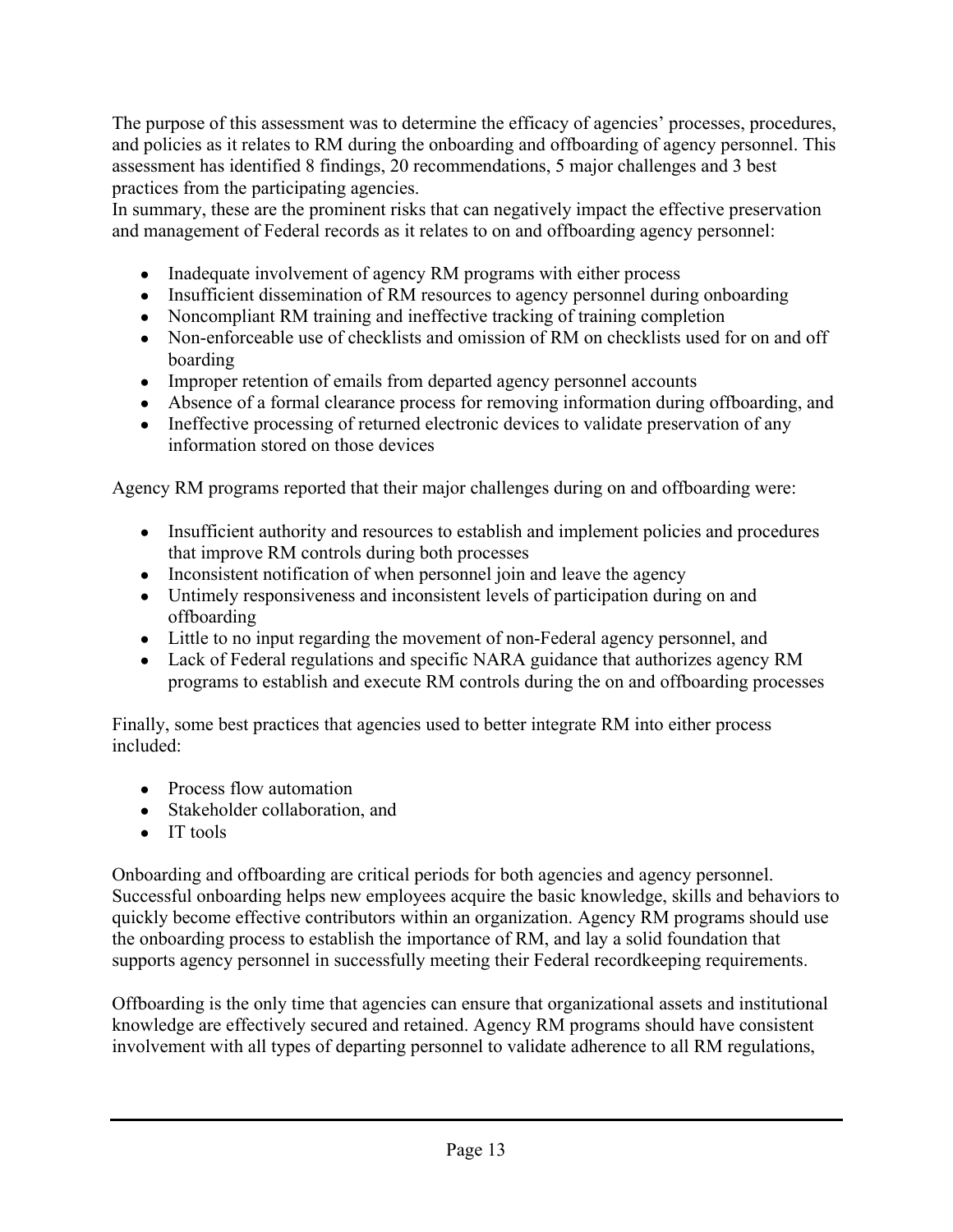policies and procedures to ensure that Federal records are preserved and managed properly until their authorized disposition.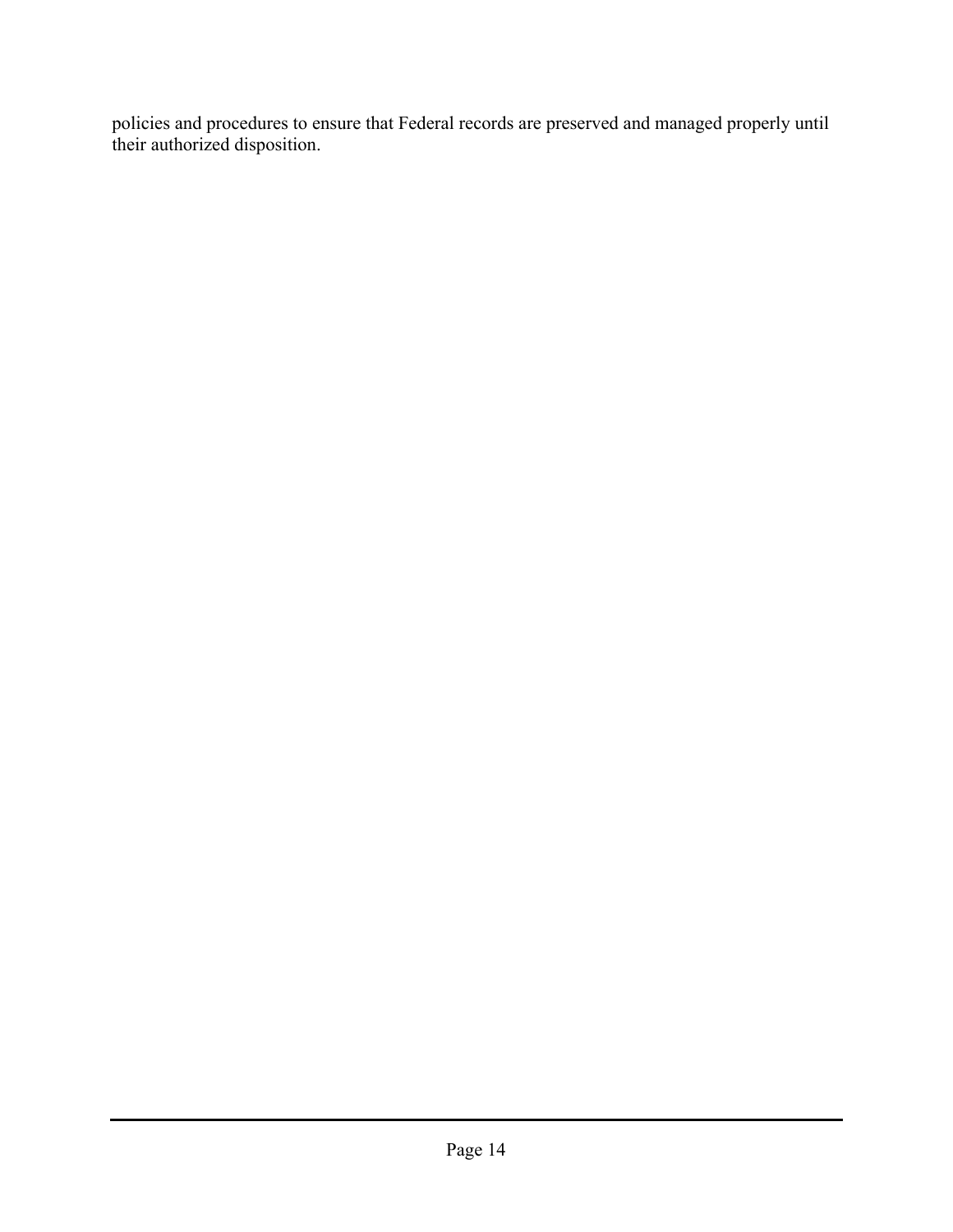#### **APPENDIX A**

# **List of participating agencies**

| Department                | Agency                                         |
|---------------------------|------------------------------------------------|
| Department of Defense     | Defense Contract Audit Agency                  |
| Department of Agriculture | <b>Rural Development</b>                       |
| Department of Labor       | Office of the Ombudsman                        |
|                           | Government Publishing Office                   |
|                           | <b>National Mediation Board</b>                |
|                           | Corporation for National and Community Service |
|                           | National Archives Records Administration       |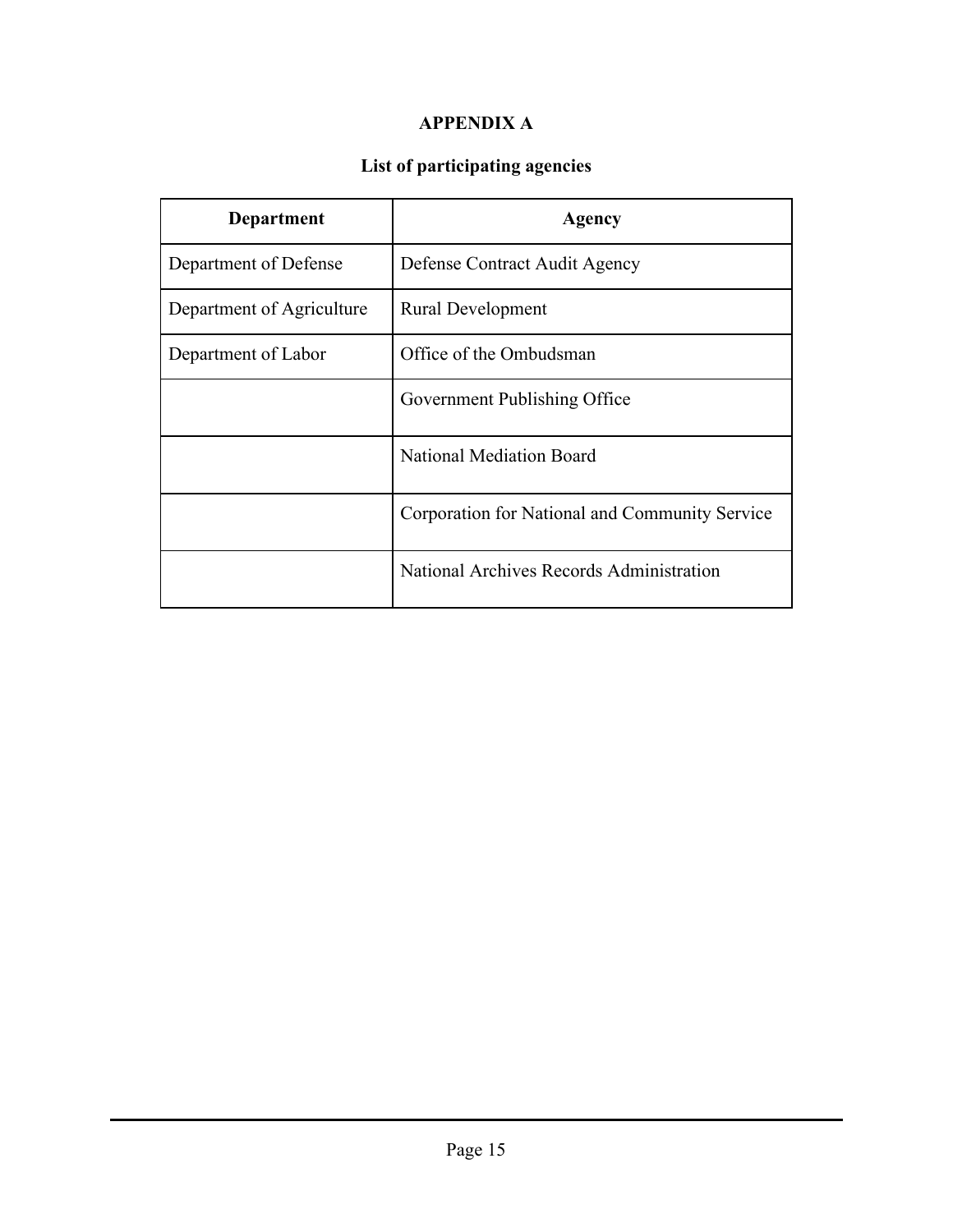#### **APPENDIX B**

| <b>Questions</b>                                                                                                                                  | No. of agencies<br>that responded<br><b>YES</b> |
|---------------------------------------------------------------------------------------------------------------------------------------------------|-------------------------------------------------|
| Does your agency have an entrance/onboarding process for any of<br>the groups below? Please check all that apply.                                 |                                                 |
| Federal employees                                                                                                                                 | 7                                               |
| Political appointees                                                                                                                              | 6                                               |
| Contractors                                                                                                                                       | 5                                               |
| Volunteers                                                                                                                                        | $\overline{4}$                                  |
| Interns                                                                                                                                           | 6                                               |
| Are there any other groups who work on behalf of the agency and<br>create, manage or have access to federal records that are not listed<br>above? | *3 agencies listed<br>other groups              |
| Are there any agency policies that document/discuss the<br>entrance/onboarding process?                                                           | $\overline{4}$                                  |
| Is participation in the entrance/onboarding process mandatory?                                                                                    | 6                                               |
| Is participation in the entrance/onboarding process tracked?                                                                                      | 6                                               |
| Are there consequences for individuals who do not participate in<br>the entrance/onboarding process?                                              | $\overline{4}$                                  |
| Is your Records Management Program involved in your<br>entrance/onboarding process?                                                               | 5                                               |
| Are any aspects of Records Management covered during the<br>onboarding process?                                                                   | $\overline{4}$                                  |
| Is the onboarding process different for non-Federal employees?                                                                                    | 3                                               |
| Does your agency use checklists/forms for the onboarding process?                                                                                 | 6                                               |

# **Pre-Assessment Questionnaire: Onboarding Questions**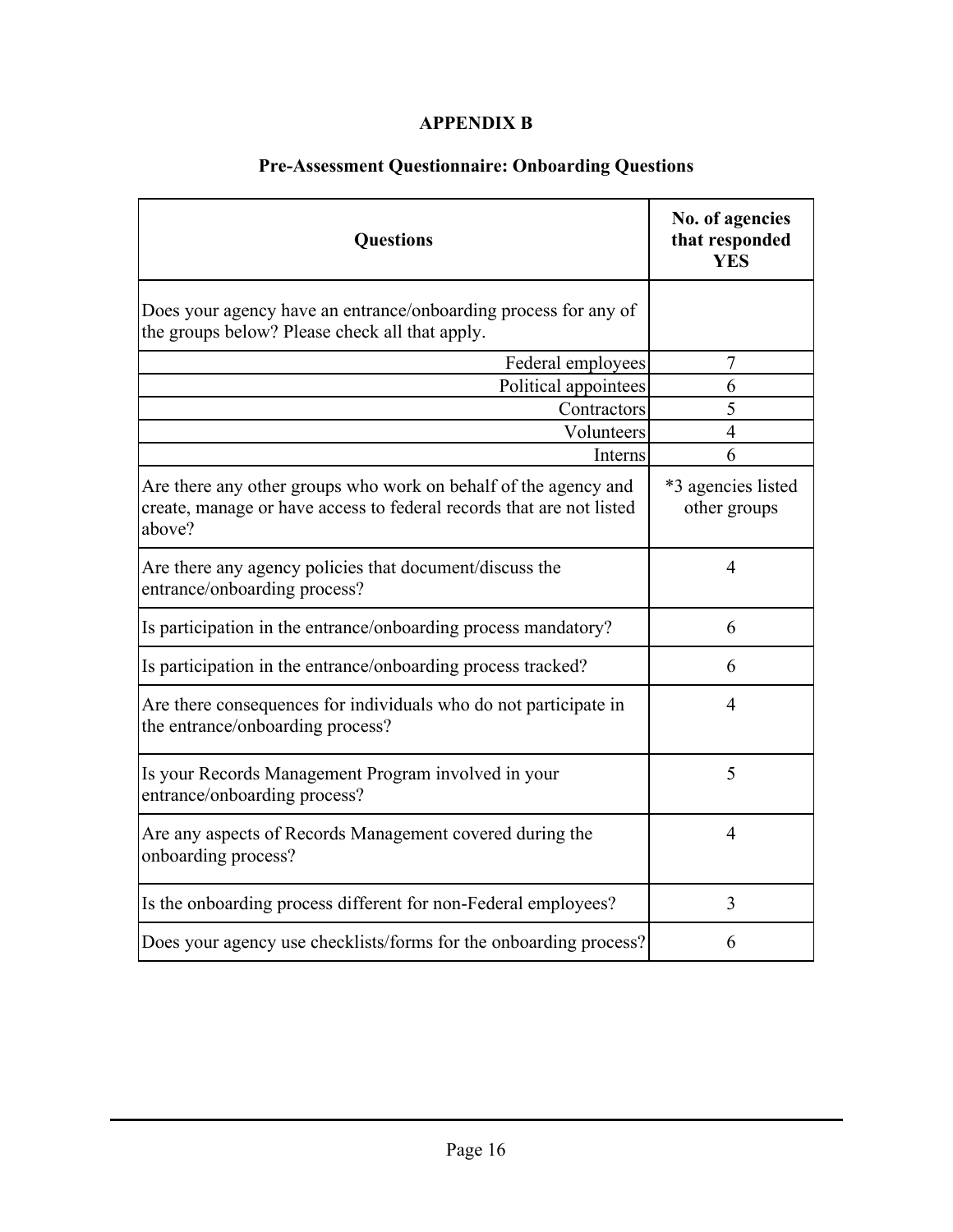#### **APPENDIX C**

| <b>Questions</b>                                                                                                                                  | No. of agencies that<br>responded YES |
|---------------------------------------------------------------------------------------------------------------------------------------------------|---------------------------------------|
| Does your agency have an exit/offboarding process for any of<br>the groups below? Please check all that apply.                                    |                                       |
| Federal employees                                                                                                                                 | 7                                     |
| Political appointees                                                                                                                              | 6                                     |
| Contractors                                                                                                                                       | 7                                     |
| Volunteers                                                                                                                                        | 3                                     |
| Interns                                                                                                                                           | 5                                     |
| Are there any other groups who work on behalf of the agency<br>and create, manage or have access to federal records that are not<br>listed above? | *4 agencies listed other<br>groups    |
| Are there any agency policies that document/discuss the<br>exit/offboarding process?                                                              | 5                                     |
| Is participation in the exit/offboarding process mandatory?                                                                                       | 5                                     |
| Is participation in the exit/offboarding process tracked?                                                                                         | 6                                     |
| Are there consequences for individuals who do not participate in<br>the exit/offboarding process?                                                 | 3                                     |
| Is your Records Management Program involved in your<br>exit/offboarding process?                                                                  | 4                                     |
| Is the exit/offboarding process different for non-Federal<br>employees?                                                                           | 3                                     |
| Does your agency use checklists/forms for the exiting process?                                                                                    | 6                                     |
| Does your agency allow the removal of information by<br>individuals exiting the agency?                                                           | 4                                     |

# **Pre-Assessment Questionnaire: Offboarding Questions**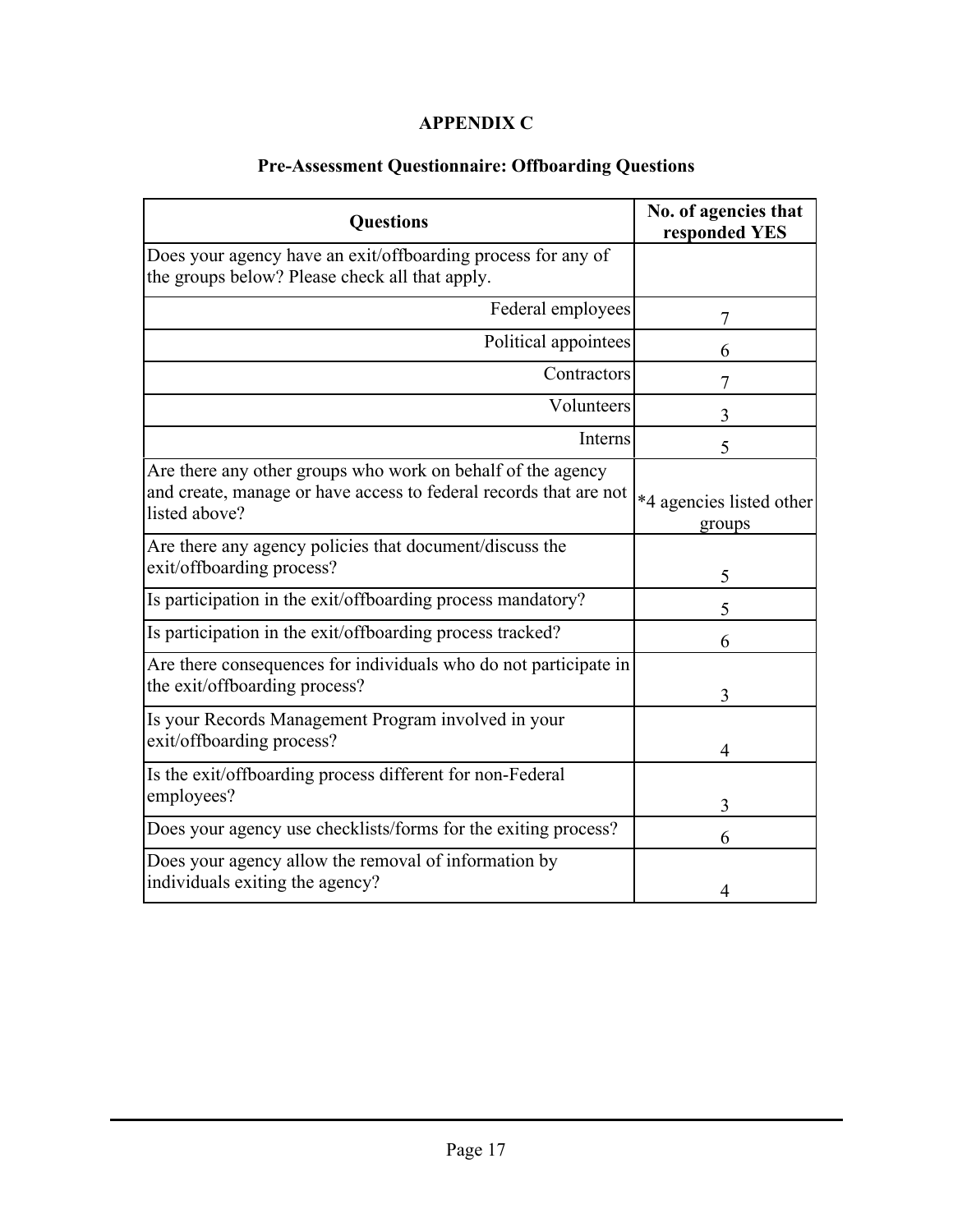#### **APPENDIX D**

### **Agency Documentation**

| Category and type of documentation           | <b>No. of Agencies</b> |
|----------------------------------------------|------------------------|
| <b>Agency Policies</b>                       |                        |
| <b>RM</b> Policy                             | 3                      |
| IT Property Management Policy                | 1                      |
| <b>Property Management Policy</b>            | 1                      |
| <b>RM</b> Exit Policy                        | 1                      |
| <b>PowerPoint Presentations and Handouts</b> |                        |
| New Hire Orientation                         | $\overline{2}$         |
| <b>Basic RM Training</b>                     | $\overline{4}$         |
| Senior Officials/Capstone RM Training        | $\overline{2}$         |
| <b>Exit Briefing</b>                         | $\mathbf{1}$           |
| <b>RM</b> Handouts                           | 3                      |
| Supervisors of New Hire Training             | $\overline{2}$         |
| <b>SOPs and Manuals</b>                      |                        |
| Onboarding SOP                               | 1                      |
| Off boarding SOP                             | 3                      |
| RM Manual                                    | 3                      |
| <b>RM SOP</b>                                | 1                      |
| <b>Flow Charts</b>                           |                        |
| Onboarding flow chart                        | 3                      |
| Off boarding flow chart                      | $\overline{c}$         |
| <b>Checklists, Forms and FAQs</b>            |                        |
| On boarding checklist                        | $\overline{4}$         |
| Off boarding checklist                       | 5                      |
| New hire forms                               | 1                      |
| Employee exit form                           | $\overline{2}$         |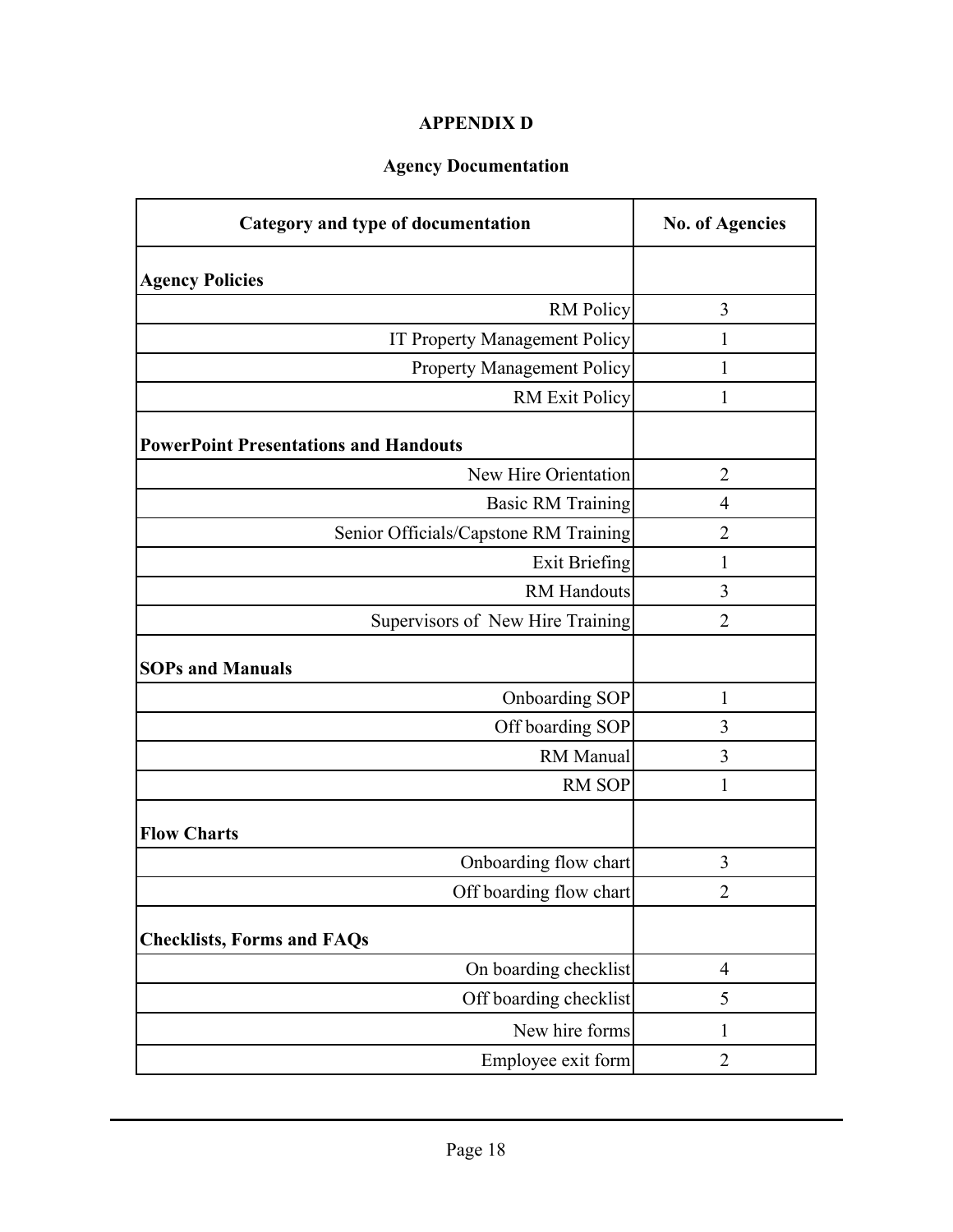| Category and type of documentation            | <b>No. of Agencies</b> |
|-----------------------------------------------|------------------------|
| Document removal form                         |                        |
| New hire FAQ                                  |                        |
| Exit process FAQ                              |                        |
| <b>Reports and Other Documents</b>            |                        |
| Sample On/Off boarding employee status report |                        |
| <b>NARA Approved Records Schedules</b>        |                        |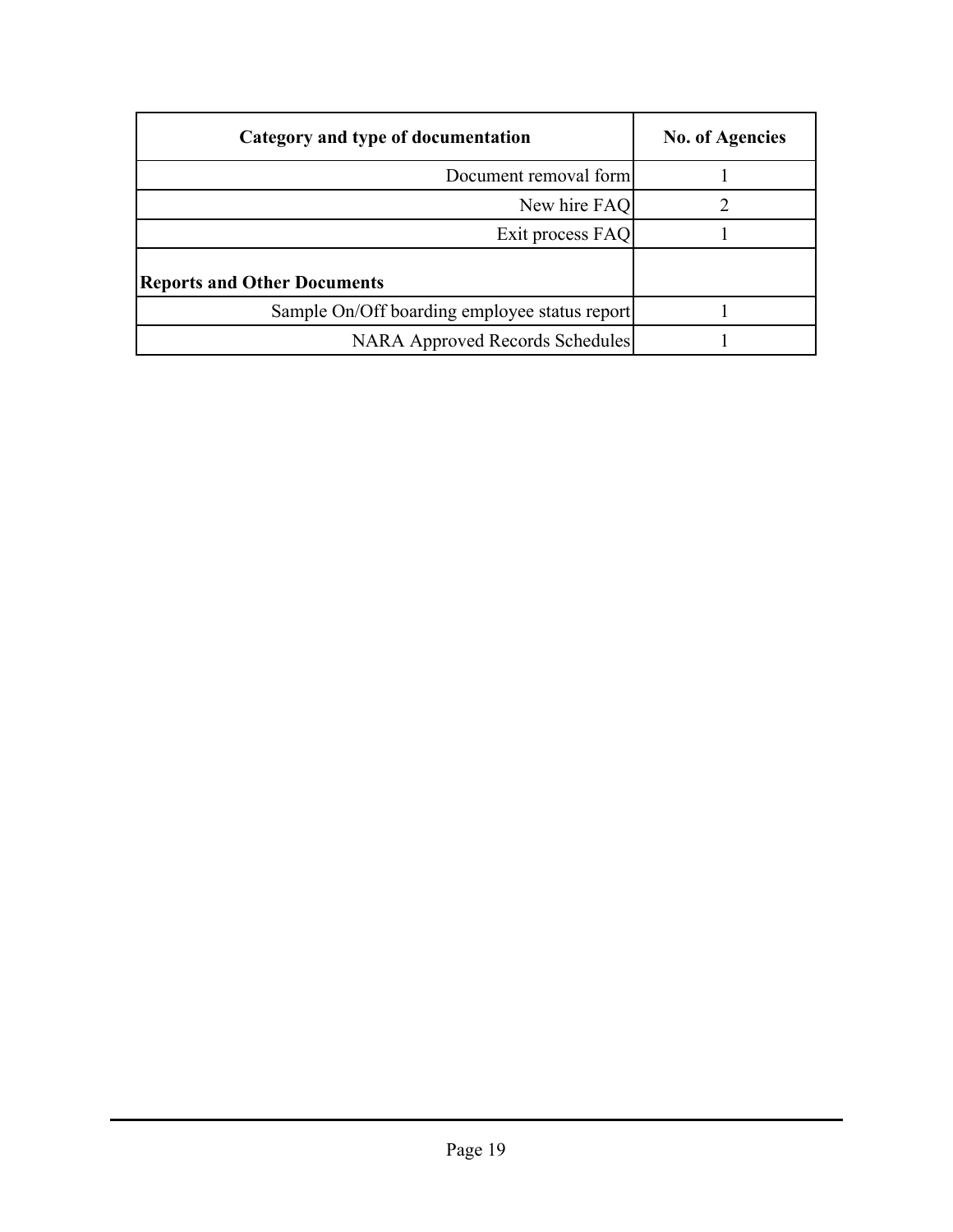#### **APPENDIX E**

#### **Model Records and Information Entrance Checklist**

This checklist describes important records management responsibilities you should understand as you begin Federal service. As a reminder, agency business should be performed on agency systems and accounts. Personal accounts should only be used in exceptional circumstances and not as a routine practice. More information about your responsibilities and the definitions of records management terms can be found in the National Archives and Records Administration's (NARA) web publication, *Documenting Your Public Service*.

| #              | <b>Questions</b>                                                                                                                                                                            | Yes | $\bf N_0$ |
|----------------|---------------------------------------------------------------------------------------------------------------------------------------------------------------------------------------------|-----|-----------|
| $\mathbf{1}$   | Have you completed your agency's records management training?                                                                                                                               |     |           |
| $\overline{2}$ | Are you aware of the types of records you will likely create or work with and<br>the length of time they must be kept?                                                                      |     |           |
| $\overline{3}$ | Do you know how to properly maintain and store Federal records you create,<br>including in electronic and analog formats? Specifically, do you know where to<br>save your records?          |     |           |
| $\overline{4}$ | You should not mix personal materials and agency business records together.<br>Have you set up procedures for maintaining personal materials separately from<br>agency work?                |     |           |
| 5              | Are you aware of agency policies and NARA requirements related to the use of<br>personal email accounts to conduct official business?                                                       |     |           |
| 6              | Are you aware of your agency's policies if you want to use a new software,<br>tool, or service to conduct agency business?                                                                  |     |           |
| $\overline{7}$ | Are you aware of the requirements to cc or forward any Federal record created<br>or received in personal email or electronic messaging accounts to your official<br>account within 20 days? |     |           |
| 8              | If you are using a non-agency provided device (including a computer or mobile<br>phone) for work, are the information and records you create captured in agency<br>accounts or systems?     |     |           |
| 9              | If your agency provides you a mobile device, do you know how to ensure<br>records created using the device are captured in record keeping systems?                                          |     |           |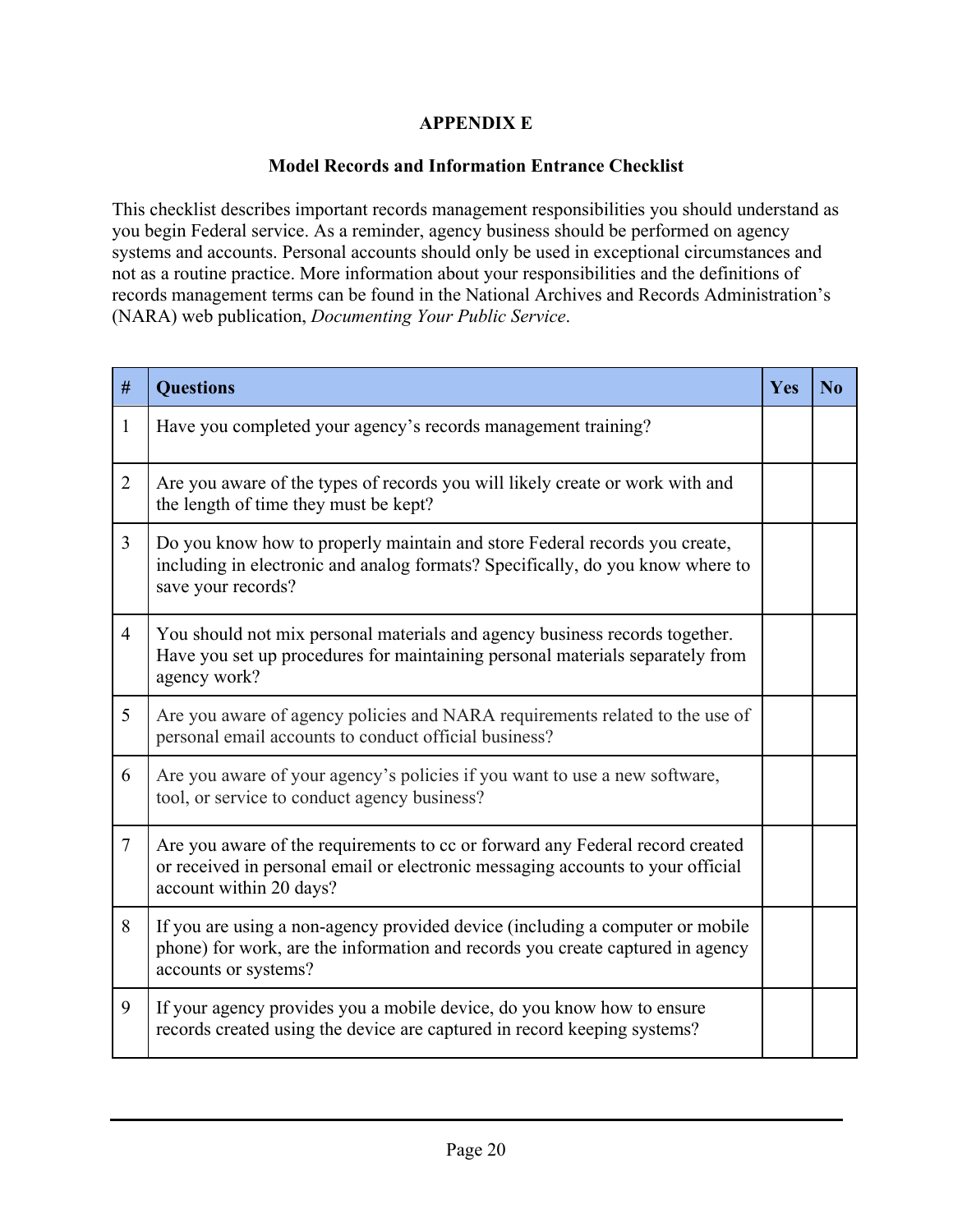| # | <b>Questions</b>                                                                             | Yes |  |
|---|----------------------------------------------------------------------------------------------|-----|--|
|   | 10 Do you know who to contact with questions about managing your records and<br>information? |     |  |

------------------------------------------------------------------------

Individual signature block

------------------------------------------------------------------------

Supervisor signature block

------------------------------------------------------------------------

Records management official signature block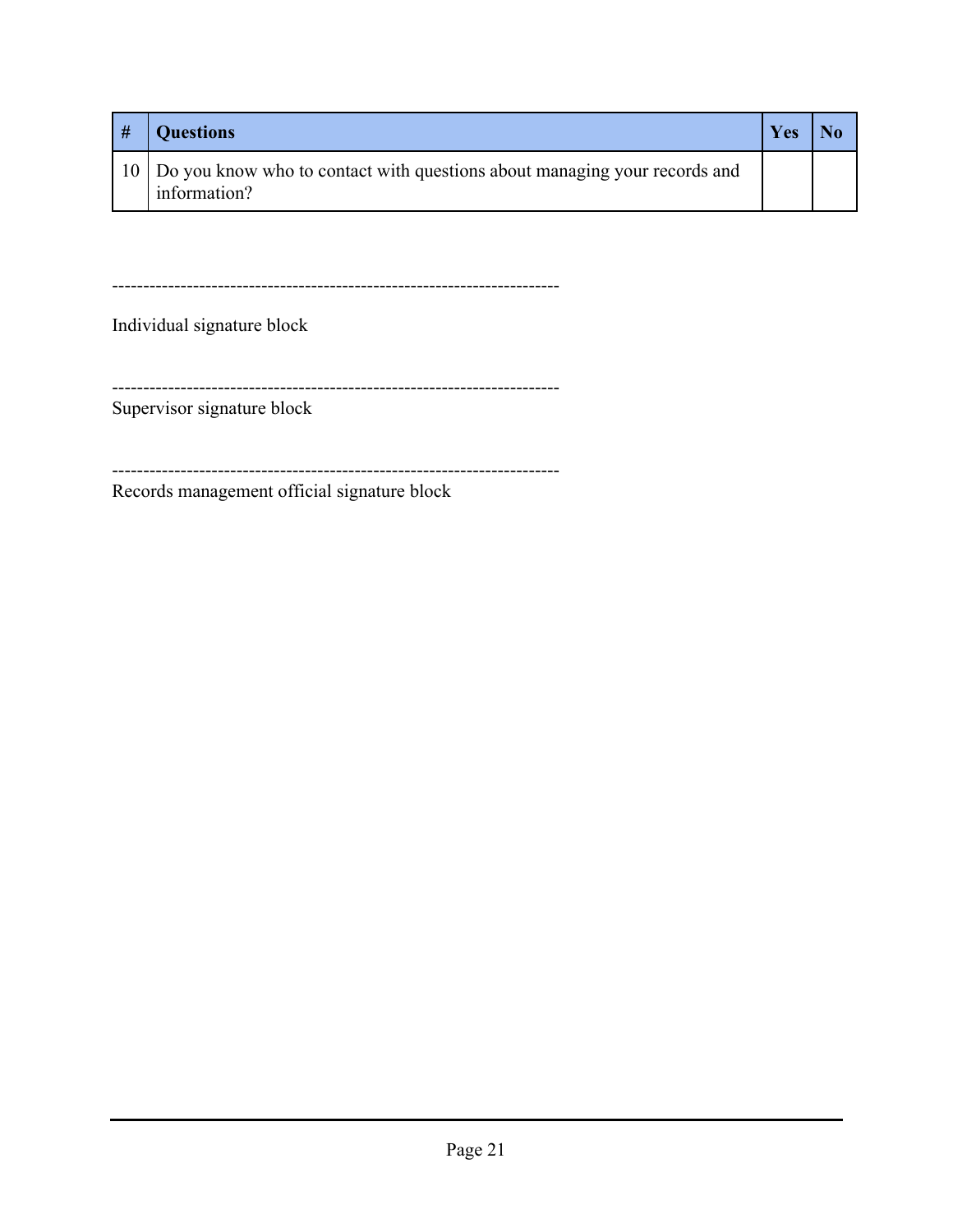#### **APPENDIX F**

#### **Model Records and Information Exit Checklist**

This checklist describes tasks you should complete to ensure your records are properly managed as you leave Federal service. More information about your responsibilities and the definitions of records management terms can be found in the National Archives and Records Administration's (NARA) web publication, *Documenting Your Public Service*.

| #              | <b>Questions</b>                                                                                                                                                                                                                                                                                                                                                                                                                     | Yes | No | N/A |
|----------------|--------------------------------------------------------------------------------------------------------------------------------------------------------------------------------------------------------------------------------------------------------------------------------------------------------------------------------------------------------------------------------------------------------------------------------------|-----|----|-----|
| $\mathbf{1}$   | Have you ensured that all records are captured in official recordkeeping<br>systems and available to agency staff after you leave? Note, depending<br>on the length of service at your agency, it may take several business days<br>to properly identify and capture all paper and electronic records found at<br>your office or telework location and on shared drives, cloud networks,<br>and agency-provided or personal devices. |     |    |     |
| $\overline{2}$ | Have you arranged for an exit interview with your agency's records<br>management staff or designated official?                                                                                                                                                                                                                                                                                                                       |     |    |     |
| $\overline{3}$ | Can all password protected or encrypted accounts, systems, and files be<br>accessed after your departure?                                                                                                                                                                                                                                                                                                                            |     |    |     |
| $\overline{4}$ | Have you returned all records checked out to you to the appropriate<br>storage facility (either a NARA Federal Records Center, an agency<br>records center, or an approved third-party storage provider)?                                                                                                                                                                                                                            |     |    |     |
| 5              | Have you turned over all information requests for which you were<br>responsible, for example FOIA requests?                                                                                                                                                                                                                                                                                                                          |     |    |     |
| 6              | Have you identified and preserved records in your care relating to audits<br>or Congressional inquiries?                                                                                                                                                                                                                                                                                                                             |     |    |     |
| $\overline{7}$ | Have you identified and notified your agency's legal staff of all records<br>in your care relating to litigation holds?                                                                                                                                                                                                                                                                                                              |     |    |     |
| 8              | Have you ensured that all sensitive personally identifiable information,<br>protected health information, FOIA-restricted, and classified information<br>is still under agency control?                                                                                                                                                                                                                                              |     |    |     |
| 9              | Do you understand that Federal records may not be removed from<br>Government custody, nor may they be destroyed without a records                                                                                                                                                                                                                                                                                                    |     |    |     |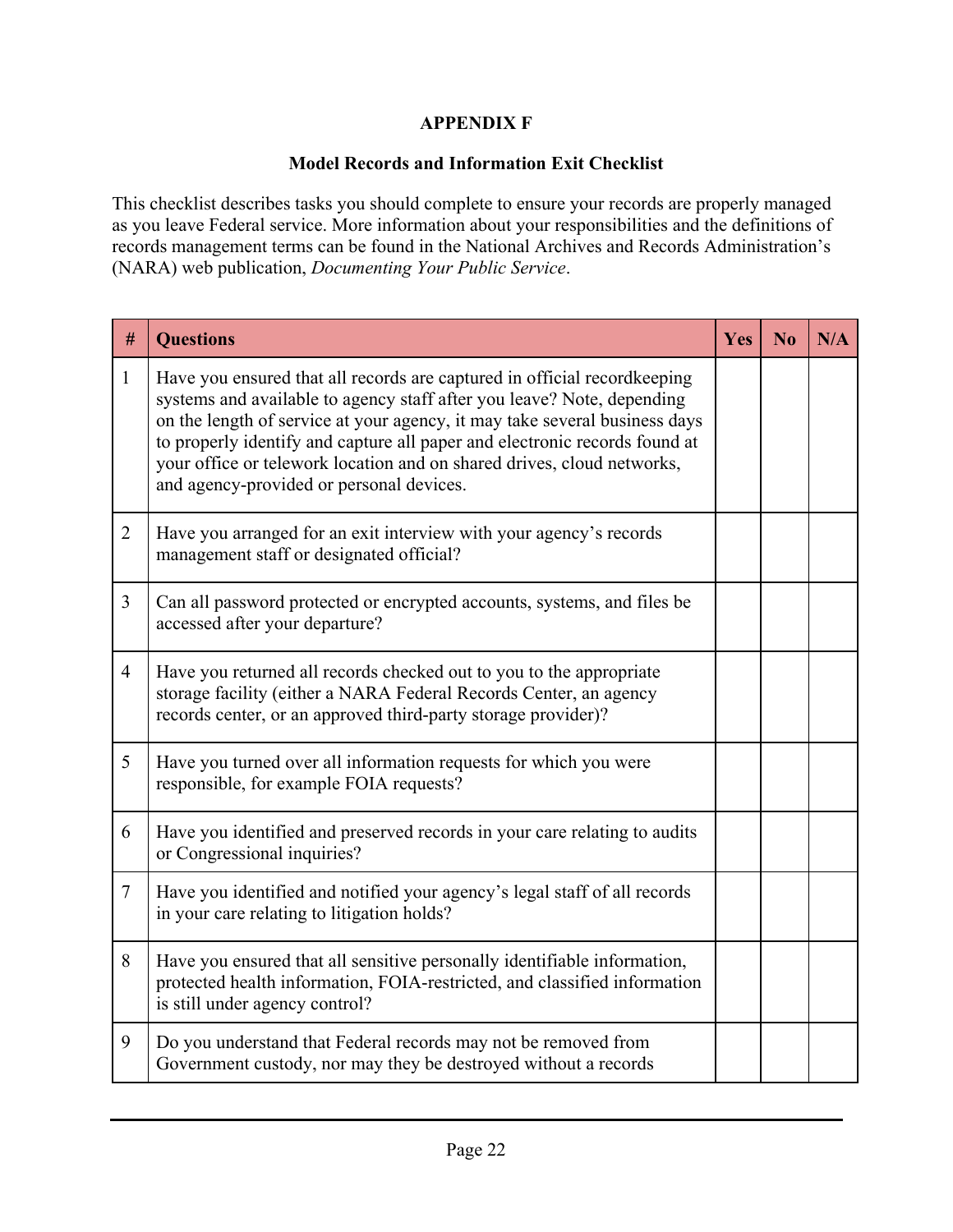| #  | <b>Questions</b>                                                                                                                                                                                                                                                                                                           | <b>Yes</b> | No. |  |
|----|----------------------------------------------------------------------------------------------------------------------------------------------------------------------------------------------------------------------------------------------------------------------------------------------------------------------------|------------|-----|--|
|    | disposition schedule that has been approved by the Archivist of the<br>United States? Penalties may be enforced for the unlawful removal or<br>destruction of records. The maximum penalty for the willful and<br>unlawful destruction, damage, or alienation of Federal records is three<br>years in prison (18 USC 2071) |            |     |  |
| 10 | Has an official at your agency reviewed all personal material, non-record,<br>and copies of record material (both in digital and paper format) you wish<br>to remove to ensure no sensitive information or records are leaving the<br>agency?                                                                              |            |     |  |

------------------------------------------------------------------------

Individual signature block

Supervisor signature block

------------------------------------------------------------------------

Records management official signature block